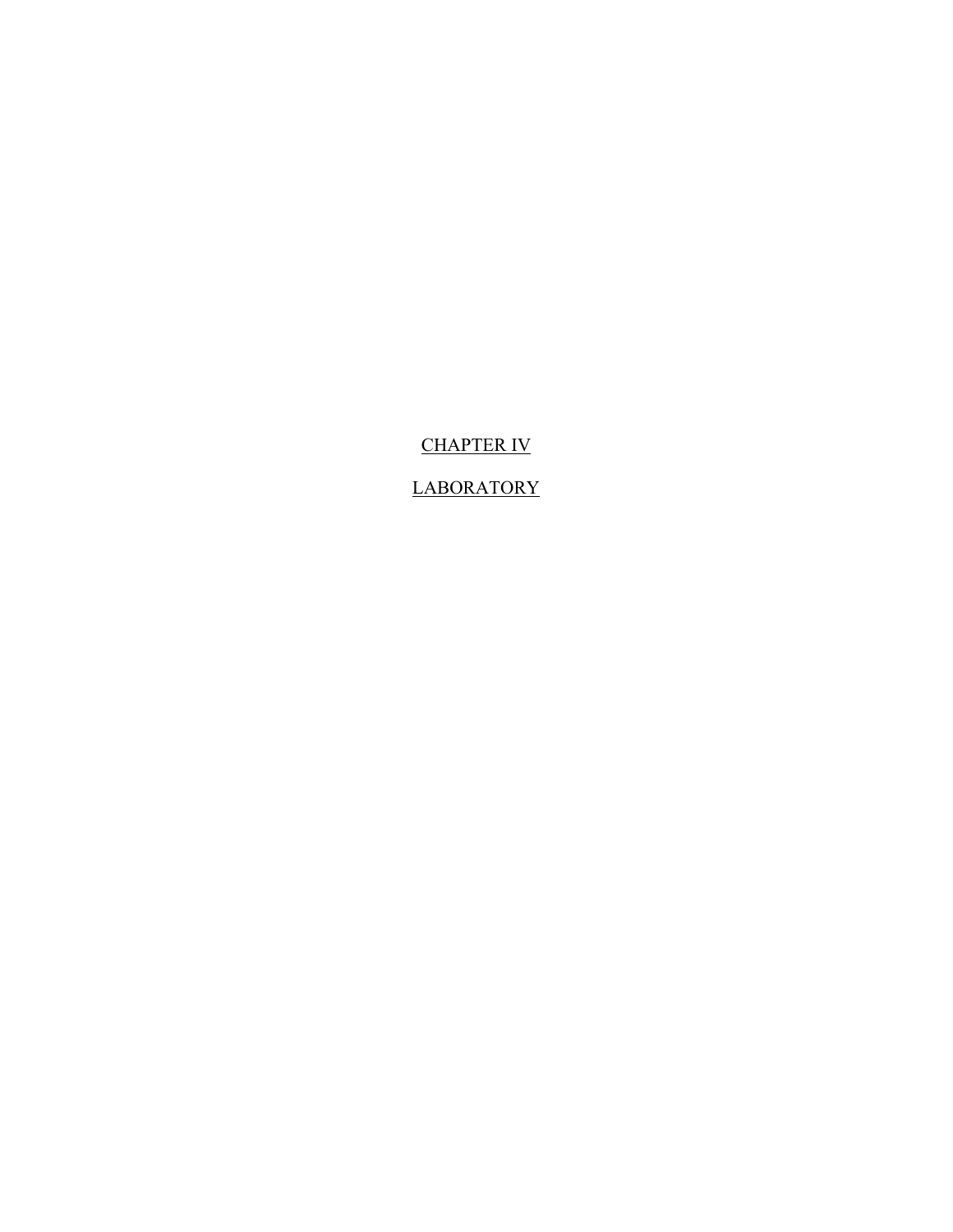#### CHAPTER IV

#### LABORATORY

#### A. PURPOSE

The accurate measurement of components present in waste is imperative because of the limitations imposed on wastewater discharge to receiving streams. A comprehensive wastewater survey should:

- i. Determine the quantity of discharge
- $i$  Locate major sources of waste within the plant
- iii. Determine wastewater composition

iv. Analyze problems within a treatment unit or process and indicate methods for problem prevention

- v. Establish the guidelines for treatment process control
- vi. Evaluate effects on the receiving stream
- vii. Provide an operating record for the treatment system

"Standard Methods for the Examination of Water and Wastewater " is recognized as standard by all state and national health departments, and by the courts for use in expert testimony. The text is designed and written to be used by trained chemists and technicians. For all careful and accurate work it should be followed explicitly because of the limitations and possible interferences associated with each test.

Because of detail in discussions and procedures within the text, the untrained treatment plant operator finds it difficult to follow "Standard Methods." This chapter of the Operation and Maintenance Manual has been prepared to offer a simplified discussion and procedure for the testing required at this wastewater treatment plant. The manual is not to be considered a substitute for "Standard Methods." It should be used with "Standard Methods" available for reference; and as the simplified techniques are mastered, the operator then should read the details as given in "Standard Methods" to be aware of possible pitfalls and interferences.

The results of laboratory analysis are of value as a record of plant operation. These data help the operator to know how efficiently his plant is operating and enable him to predict and prevent troubles that are developing in the processes. They are of value as a record of performance to the state, and often in damage suits; and to the designing engineer when plant expansions are necessary. For these reasons the laboratory tests should be made as carefully as possible. A poor test is worse than no test at all!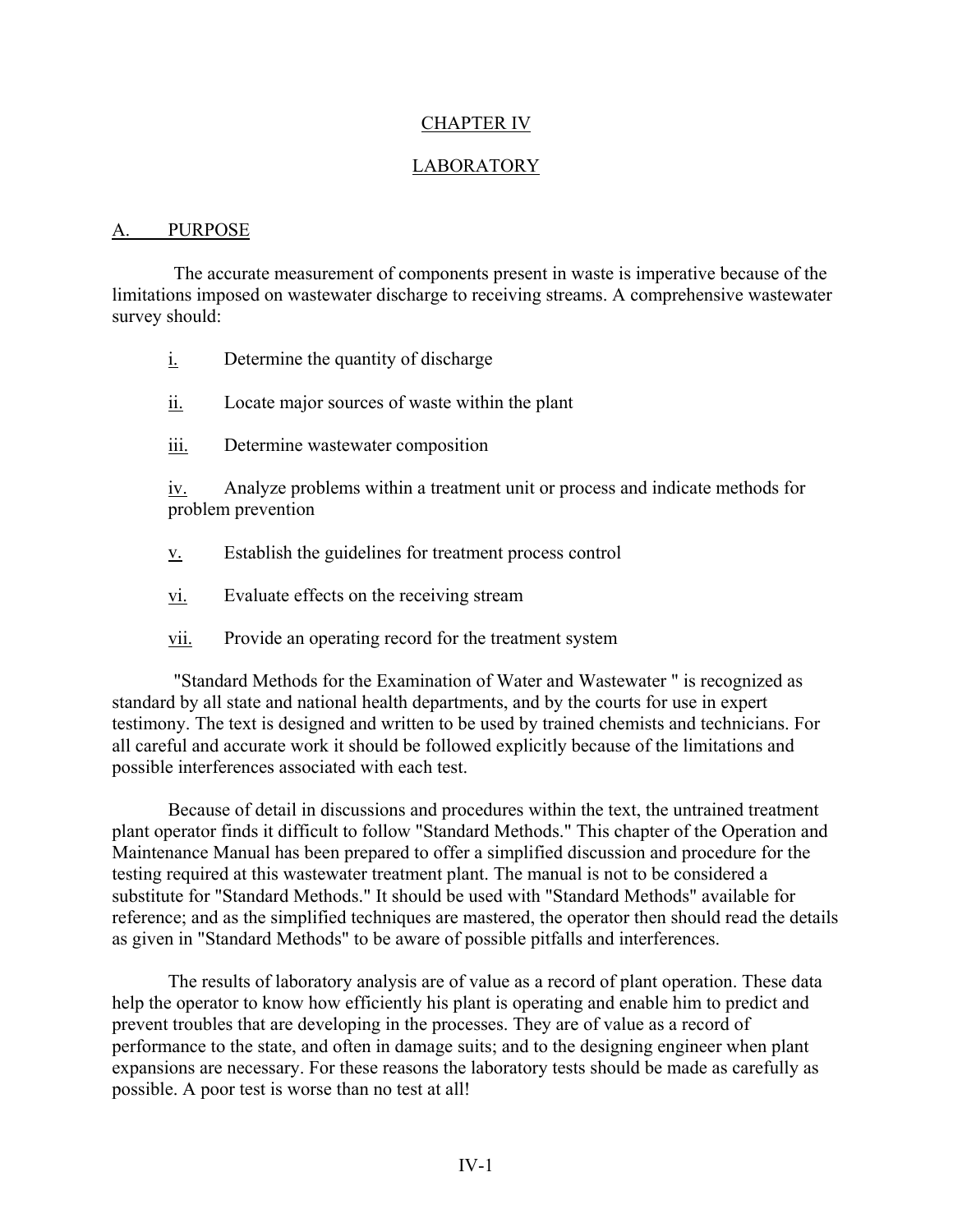#### B. SAMPLING

#### 1. Discussion

Laboratory analyses have little value or meaning if the material analyzed is not fairly representative of the condition or quality which actually prevails. With wastewater, obtaining this representative sample is the most difficult problem.

Sampling points must be where there is good mixing of the material to be sampled, uninfluenced by previous deposits and unrelated side effects. The conscientious operator, therefore, must study his facilities closely to find these points.

Even under the most favorable circumstances, errors or inaccuracies in sampling are usually much greater than those ascribed to laboratory methods. Moreover, costly equipment and careful work in the laboratory are wasted when samples are collected carelessly.

All samples which are not analyzed immediately should be preserved by refrigerating at 4°C (39°F). For certain tests preservatives are used which are discussed under procedures.

There are two types of samples that may be collected, depending on the time available, the tests to be made and the object of the tests. One is called a "grab" sample, which consists of a portion of wastewater all taken at one time. The other is a "composite" sample consisting of portions of wastewater of each portion being proportional to the wastewater flow at the time it is collected. All the portions are mixed to produce a final sample representative of the wastewater.

### 2. Grab sampling

Grab sampling will provide the operator with information which. may be invaluable for plant operational performance. Chlorine demand and chlorine residuals, in the domestic treatment plant particularly for disinfection and maintenance of residual within narrow limits, may require frequent adjustments of rate of dosage. Concentration and setteability at Aeration Tanks and Settling Tanks may dictate plant process adjustments.

Grab samples or single catch samples are taken when:

i. Frequent changes in characteristics and concentrations of certain constituents of the wastewater require concurrent changes in plant operational control.

ii. Unusual or undesirable constituents or concentrations are observed.

iii. A condition or operation is of short duration and quite uniform.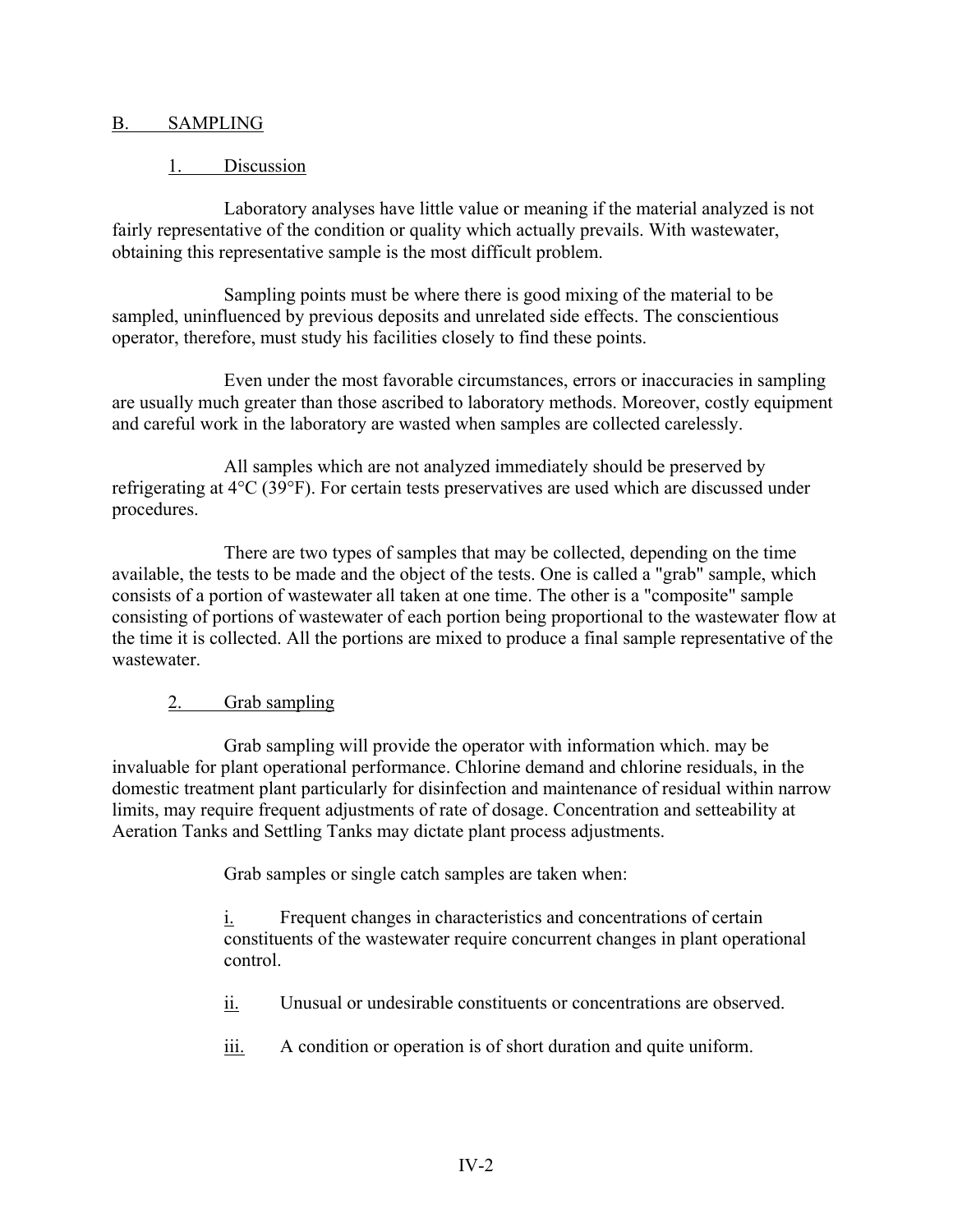iv. A condition or quality remains relatively uniform for daily periods or longer.

v. The sample requires immediate analysis because of a high degree of instability of the constituent to be analyzed as for example dissolved oxygen.

## 3. Composite Sampling

Composite, or integrated, samples are collected when a measure of the average quality or condition in the plant or stream is sought, with sampling convering a period usually no longer than 24 hours. Ideally, a continuous sample should be taken with volumes at all times in proportion to rate of flow. Where this is not practical samples taken hourly and composited may give reasonably accurate results. Greater frequency may be required where sudden changes occur with wide variations in composition.

Where samples are collected during a period less than 24 hours, as in small plants, a relationship between the quality found during the shorter period with the daily average should be established. A factor representing this relationship should thereafter be applied to compute daily values.

## 4. Obtaining Samples for Laboratory Analysis

The procedure and locations in which the samples are derived will minimize errors in the laboratory analysis. The proper procedures and sampling points are defined in this portion of the operation and maintenance manual.

a. Sampling Procedures

Particles greater than 1/4" diameter should be excluded from the sample, or samples containing larger than normal floc.

No floating materials or growths should be included in the sample (especially for stream samples).

Influent and effluent samples should relate to the same waste. (Consideration of daily flow and detention time through the units will help to insure the proper relation.)

Collect enough sample in a suitable container. Error can result from attempting to collect small portions for a composite sample. The sample should be taken from a point in the treatment process where mixing has created a somewhat homogeneous condition. The nature of wastewater prevents the collection of a relatively small portion that represents the whole. This is particularly true of unsettled wastewater. A minimum sample should be at least 100 ml and a sample containing any unusual particle(s) should be rejected.

For general analyses, a 500 ml sample should be collected. For analyses of sludge volumes and settleable matter, a 1000 ml sample should be collected. For iron analyses, a 125 ml sample acidified with 15 drops of HCl or HNO<sub>3</sub> should be collected. In all instances, samples should be refrigerated if not analyzed immediately.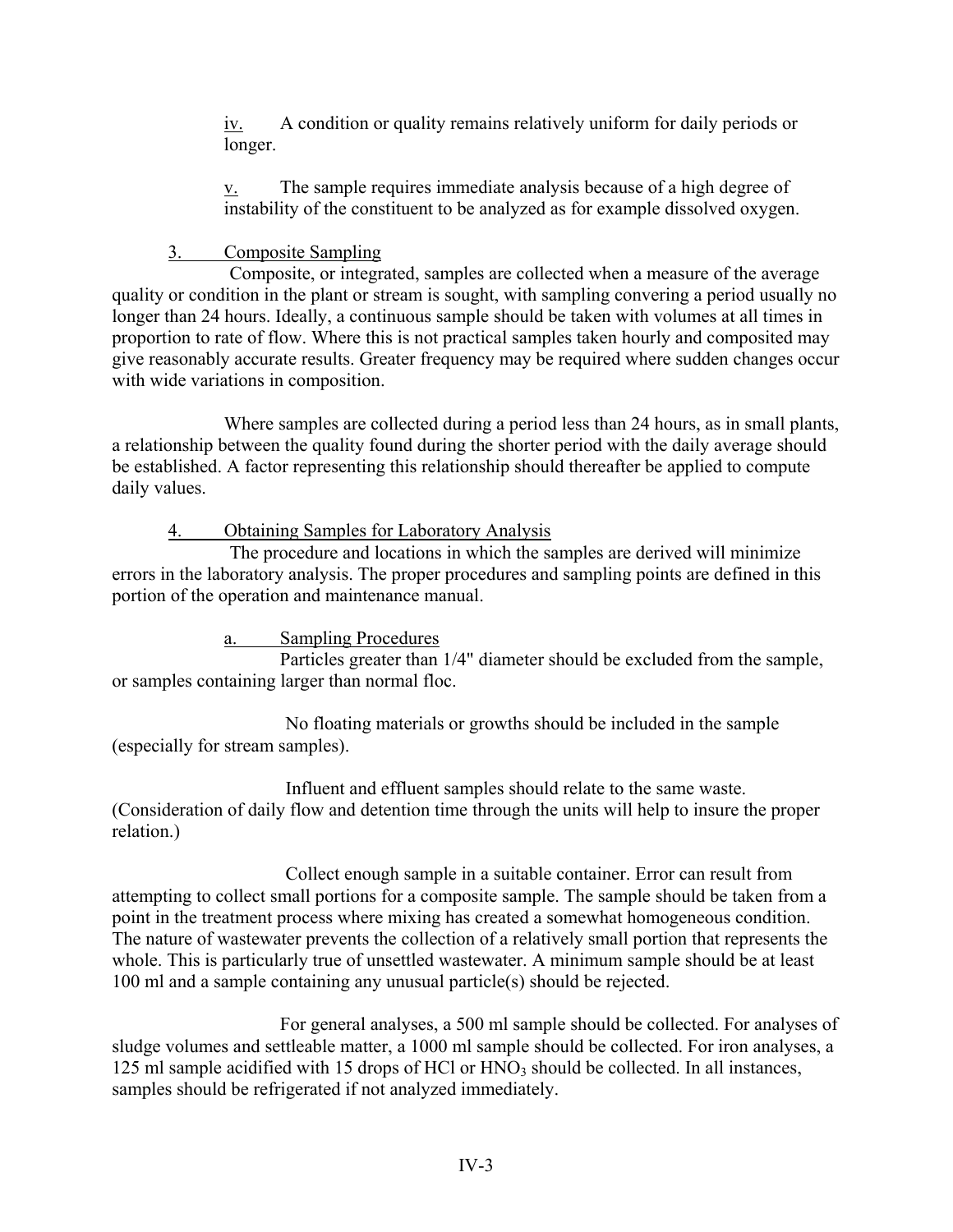Always mix the sample before removing a portion. If this operation is neglected, the liquid removed will not represent the original. Mixing may be accomplished by shaking, stirring, or other means, depending on the analyses to be conducted and the judgment of the analyst.

### b. Sampling Points

Wastewater should be sampled from areas in which it is well mixed. Generally samples should be taken from easily accessable areas. Included in this section of the operation and maintenance manual are suggested places for taking samples and some precautions to exercise.

(1) Deep Tanks or Pits

Care must be taken to prevent extraneous material in the tank from

entering the sample.

(2) Pipes and Channels

Care should be taken to avoid skimming the surface (scum and greases), and dragging the bottom or sides. A sample collected from the middle third of the cross-section of flow is most desirable.

(3) Flumes and Troughs

Samples should be collected from the middle third (vertically) of the channel and the point of collection should be rotated across the channel, always taking care to avoid disturbance of the channel sides and to select a point where the velocity is sufficient to prevent settling.

(4) Raw Wastewater

Samples should be collected at the force main point of discharge.

(5) Below Weirs

Care should be taken in sampling below a weir since deposition of solids in the pool upstream from the weir and floating oils or grease just downstream can cause errors in sampling.

(6) Aeration Tank Mixture

Samples should be collected in locations that have as much turbulence as possible, insuring a well-mixed specimen.

(10) Settling Tanks

An effluent sample taken directly from the tank should be collected just ahead of the outlet weir and below any scum layer.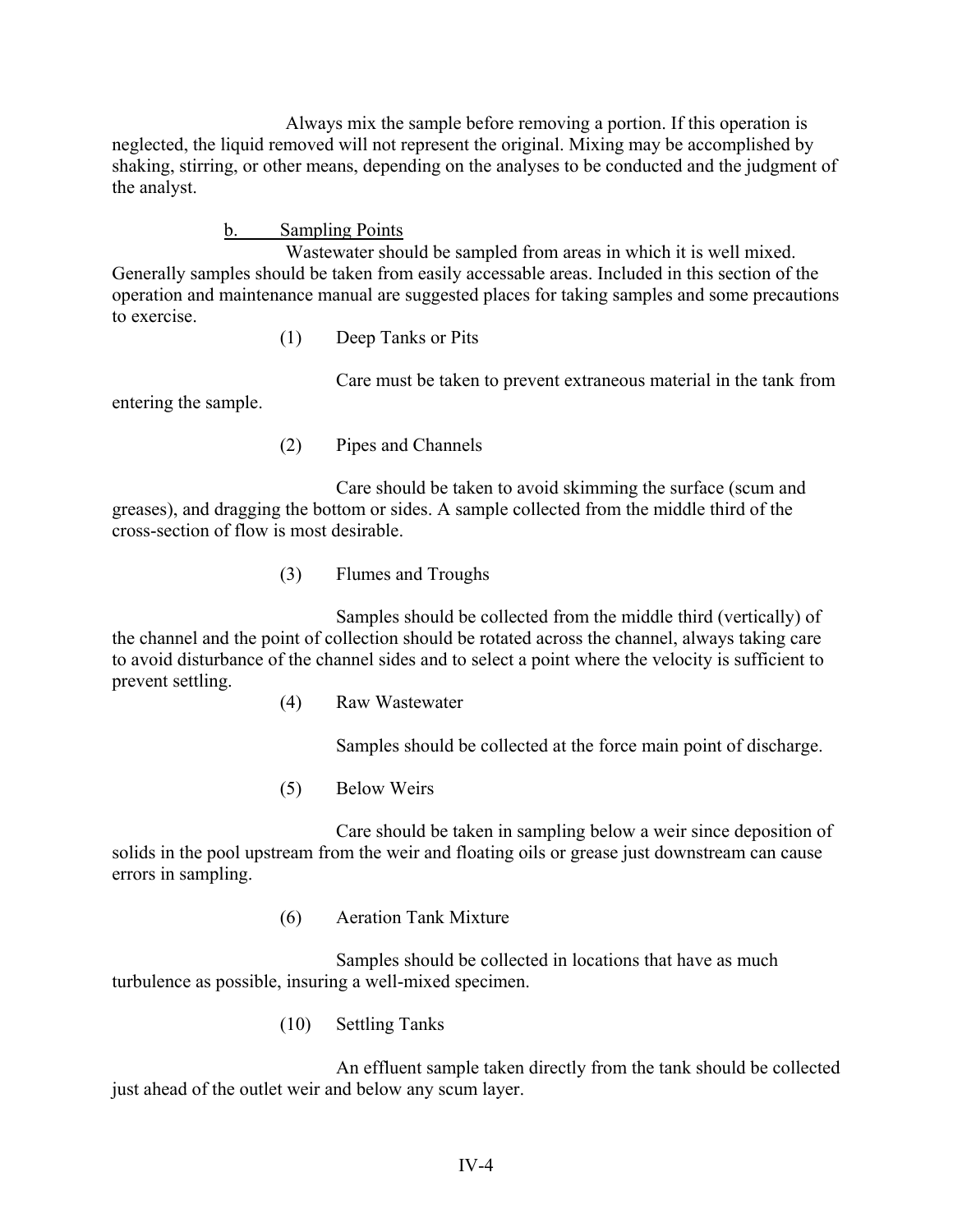(11) Plant Effluent

Samples should be taken at the discharge of the effluent pipe, or in the effluent pipe itself, or in the final tank just ahead of the discharge weir. Preference would normally be in the order indicated.

(12) Chlorine Residual

Collect sample et point of discharge of domestic wastewater treatment plant (sewage treatment plant).

(13) Special Test Sampling Locations

Sometimes samples should be collected from several points in the same tank or channel. For example:

> i. In aerators the maximum dissolved oxygen is likely to be near the outlet and the minimum near the inlet.

ii. In final settling tanks, the maximum setteable material probably will be near the inlet and the minimum near the outlet.

5. Sampling Equipment

Some suggested equipment for wastewater sampling are listed herein to assist the operator in effective sampling procedures.

a. Dipper (Purchased Locally)

A dipper is a long-handled container of stainless steel or other corrosion resistant material. The dipper should be cylindrical in shape with a wide-mouth opening (minimum of two inches (five cm) and be large enough to contain largest portion to be collected. Calibrate handle.

b. Weighted Bottle (Shop Made)

A weighted bottle is a weighted device designed to hold a stoppered bottle while it is lowered to desired sampling depth. A cord or wire is attached to the stopper for removal of stopper at desired depth. Very little wastewater will be displaced from the bottle while it is being drawn to the surface.

c. Hand-Operated Pump (Purchased Locally)

A hand operated pump is a tube fixed to the suction of an ordinary "pitcher" pump. It may be lowered to a desired point from which a sample is to be collected.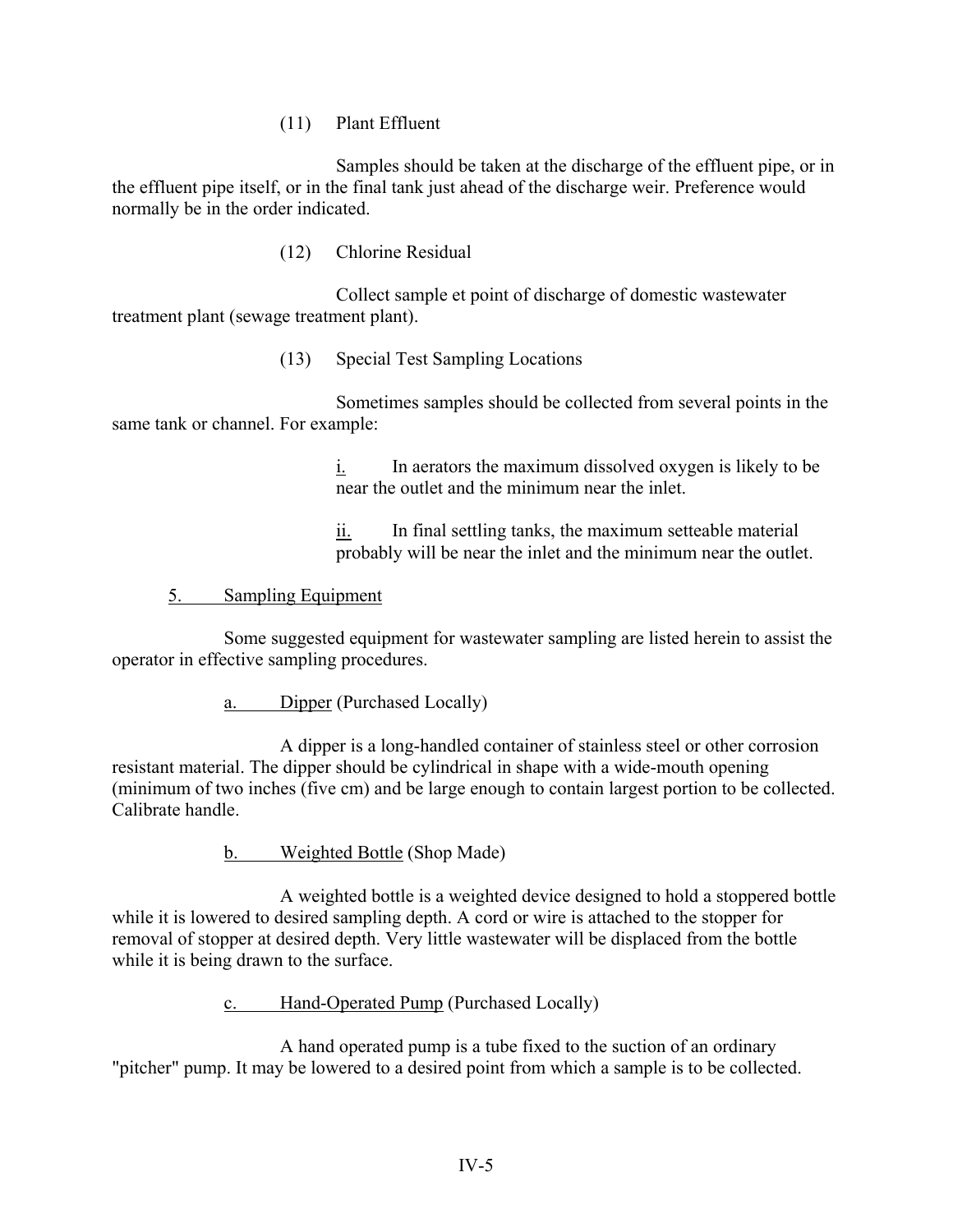d. Cross-Section Sampler

For stratified solutions, such as sludge in settling tanks or sludge holding tanks, a graduated glass or plastic tube or cylinder open at both ends and stopped may be used. The tube is lowered through the tank with both stoppers removed, cutting a "crosssection" sample. In sampling position, the stoppers are put in place by a lever arrangement.

### C. LABORATORY REFERENCES

Reference guides which would be most helpful in the laboratory analysis of wastewater samples are listed below. These guides should be made available to persons responsible for laboratory work.

i. "Standard Methods for Examination of Water and Wastewater", 13th Edition, APHA, AWWA, WPCF.

ii. EPA publication "Methods for Chemical Analysis of Water and Waste" (GPD Stock No. 5501-0067).

iii. WPCF Publication No. 18, "Simplified Laboratory Procedures for Wastewater Examination.

iv. WPCF Manual of Practice No. 11, "Operation of Wastewater Treatment Plants."

v. "Manual of Wastewater Operations", Texas Water Utilities Association.

vi. Manual of Instruction for Sewage Treatment Operators", New York State Department of Health.

vii. Chemistry for Sanitary Engineers", Sawyer, McGraw-Hill.

## D. TESTING

1. Temperature

a. Discussion

The temperature of any liquid can determine the chemical activity of various substances and the solubility of gases in the liquid. Temperature measurement is an important part of water quality monitoring, as some parameters, such as pH and dissolved oxygen, are temperature sensitive.

b. Sampling Procedure

Temperature measurement should be performed on-site at the time of sample collection. In addition, temperature checks should be made immediately prior to analysis for those parameters which are temperature sensitive. This will allow for correct calibration of laboratory instruments.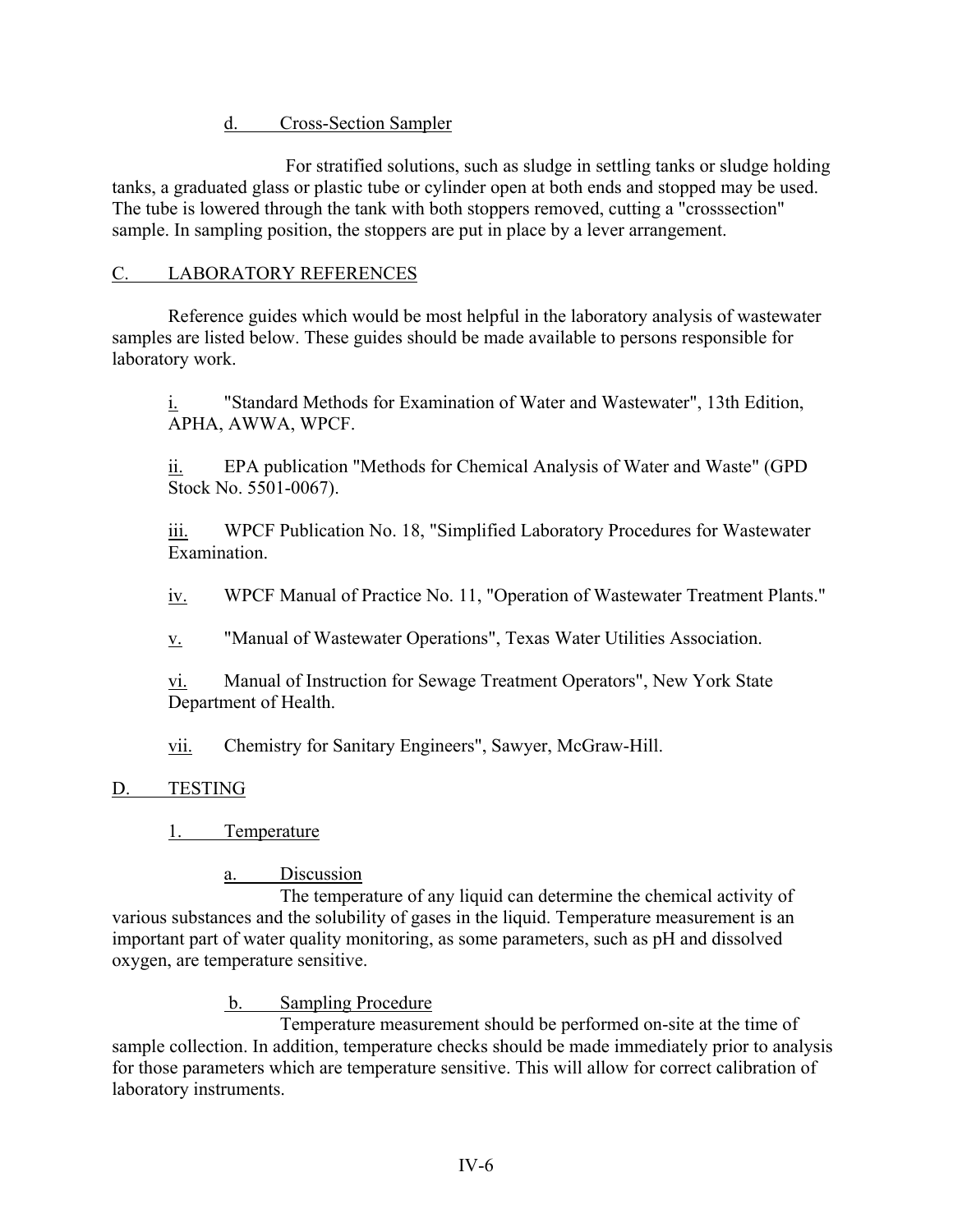c. Sampling Points

- i. Raw Water Influent Channel
- ii. Settling Tank Influent
- iii. Final Tank Effluent
- d. Equipment Required

Thermometer, calibrated in centigrade scale

e. Reagents Required

None

f. Procedure

i. Immerse the thermometer bulb in the solution being tested for 2 minutes.

 $i$  While keeping the thermometer bulb immersed, read the temperature to the nearest 0.5°C and record.

q. Calculations

None. The thermometer is a direct reading device.

h. Possible Sources of Error

 $i$ . Insufficient immersion time or removal of the thermometer prior to reading will result in incorrect temperature measurement.

ii. Separations in the mercury column may result in erroneous readings. To reunite the column, carefully heat the thermometer bulb to raise the mercury column until all column sections are rejoined.

2. Dissolved Oxygen

a. Discussion

Dissolved oxygen is the oxygen in solution in a liquid. The solubility of oxygen in fresh waters ranges from 14.6 mg/l at 0°C to approximately 7 mg/l at 35°C. The solubility of oxygen is minimal at high temperatures. In wastewater testing, dissolved oxygen measurements are used to control oxidation treatment processes and to monitor oxygen content in receiving streams.

## b. Sampling Procedure

Dissolved oxygen samples should be collected in 300 ml BOD bottles. Care must be taken to avoid entrapment of atmospheric air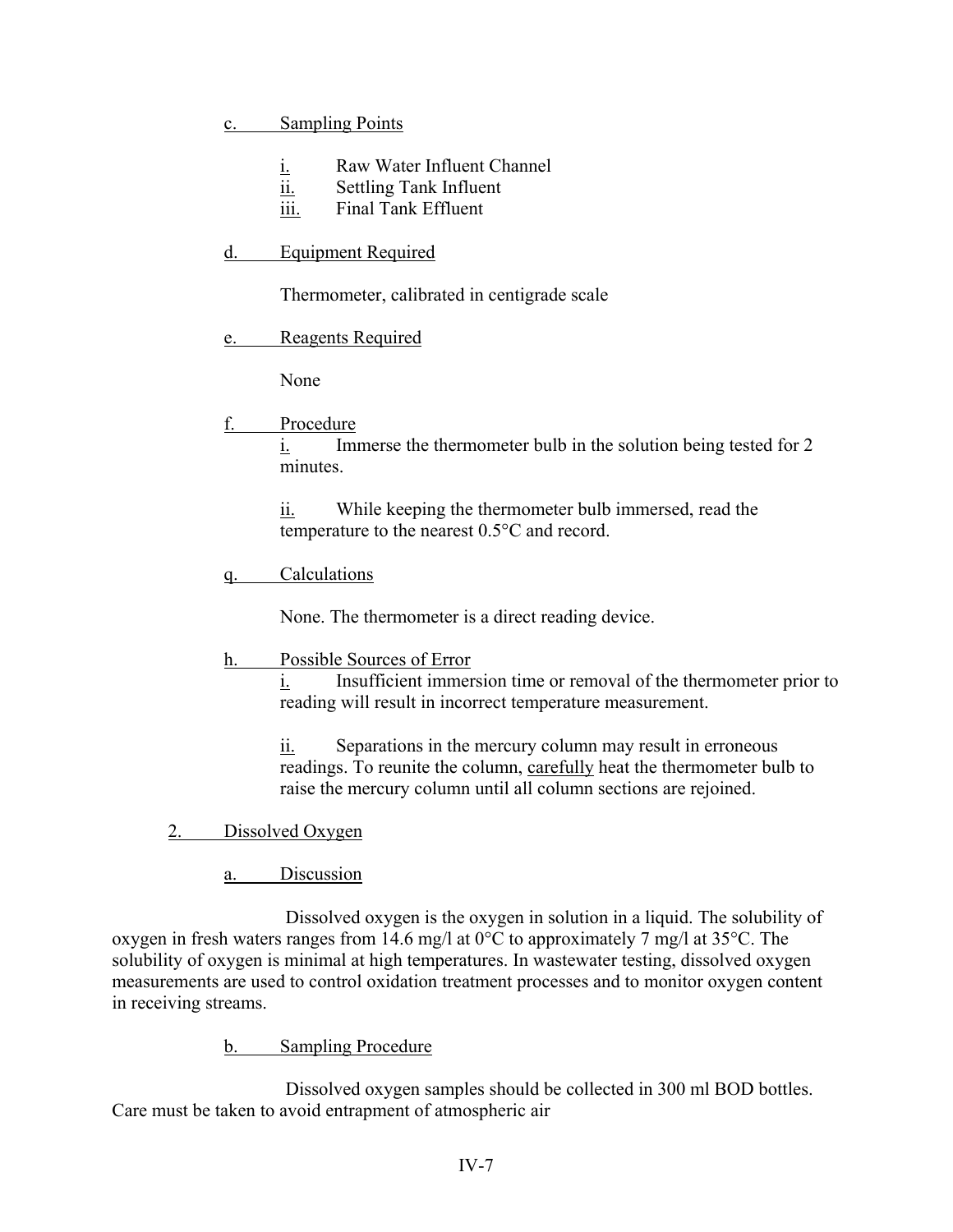in the sample bottle, continued contact with air, extreme agitation, or rapid or extreme changes in temperature or pressure, as all of these factors can significantly alter the gaseous content of the sample. The BOD bottle should be tightly stoppered and returned to the laboratory for immediate analysis, as a time delay between sampling and analysis can also cause errors in the determinations. Record the sample temperature at the time of collection.

- c. Sampling Points
	- i. Flash Mixer Effluent
	- ii. Aeration Tank Effluent
	- iii. Final Tank Effluent
- d. Equipment Required
	- $i$ . BOD bottles, 300 ml, with stoppers (one for each determination)
	- ii. Thermometer, calibrated in centigrade scale
	- iii. Buret, automatic, 25 ml, for PAO solution
	- iv. Graduated cylinder, 250 ml
	- v. Erlenmeyer flask, 300 ml
	- vi. Pipet, volumetric, 1ml
- e. Reagents Required
	- i. Manganous sulfate powder pillows
	- $\overline{\overline{\mathbf{i}}}$  Alkaline iodide-azide powder pillows
	- iii. Sulfamic acid powder pillows
	- iv. Starch indicator solution, stabilized
	- v. Standard PAO solution, 0.0250N

#### f. Procedure

Add the contents of one manganous sulfate powder pillow to the BOD bottle containing the sample.

ii. Add the contents of one alkaline iodidezide powder pillow to the BOD bottle.

iii. Stopper the bottle, taking care to exclude air bubbles.

iv. Shake the bottle to dissolve the powder and mix the floc that forms.

v. Allow the floc to settle about half way down the bottle.

vi. Remove the stopper, add the contents of one sulfamic acid powder pillow, restopper (again taking care to avoid entrapment of air), and shake to mix. If oxygen is present, the floc will dissolve and a yellow color will develop.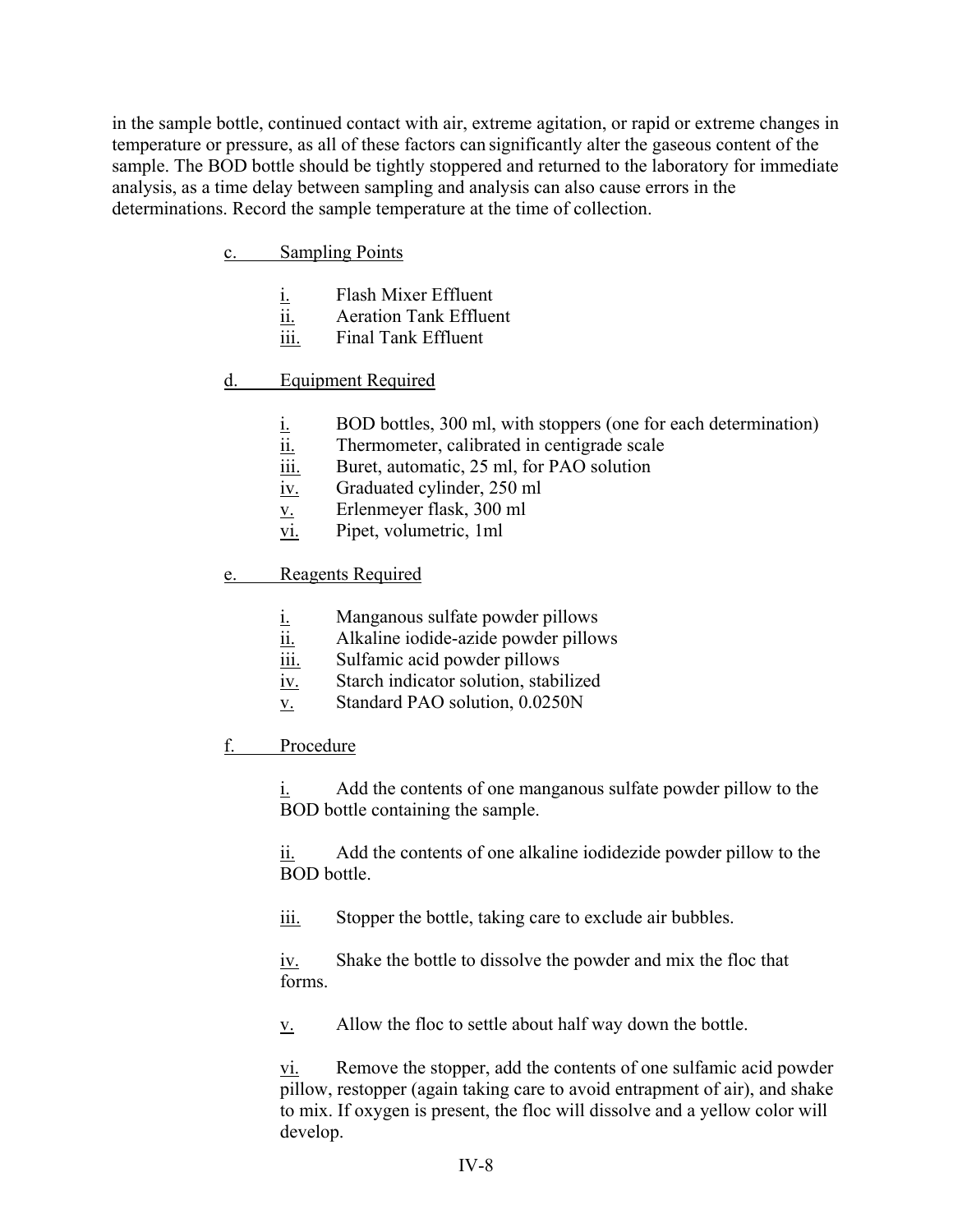vii. Using a 250 ml graduated cylinder, transfer 200 ml of this sample solution into a 300 ml Erlenmeyer flask.

viii. Using the standard PAO solution, titrate the sample until it turns pale yellow. Swirl the flask during the titration to insure complete mixing of its contents.

ix. Add 2.0 ml starch indicator solution to the flask and mix well. A blue color will be formed.

 $x<sub>l</sub>$  Continue titrating the sample with standard PAO solution, while swirling the flask, until the blue color just disappears.

xi. Record the total mls of standard PAO solution required for the titration.

g. Calculations

ml standard PAO solution used  $=$  mg/l dissolved oxygen. Report final answer to the nearest 0.1 mg/l.

h. Possible Sources of Error

i. Accidental introduction of atmospheric air in the BOD bottle may cause erroneously high dissolved oxygen determinations. If difficulty is encountered when the bottle must be stoppered, the BOD bottle may be inclined somewhat and the stopper thrust in quickly. This will usually force the air bubbles out. If this procedure is unsuccessful, a few mls of distilled water may be slowly added to the bottle to raise the liquid level. It must be remembered, however, that the more distilled water added, the greater the experimental error being introduced.

ii. Occasionally, the test solution may begin to turn blue after it has become colorless at the end of the PAO titration. This color reaction should be ignored.

 $3.$  pH

a. Discussion

pH is a term used to express the intensity of the acidic or alkaline condition of a solution. The pH scale ranges from 0 to 14, with pH 7 being neutral. A ph below 7 indicates acid conditions, while a pH above 7 indicates alkaline conditions.

pH is usually measured potentiometrically by use of a calibrated pH

meter.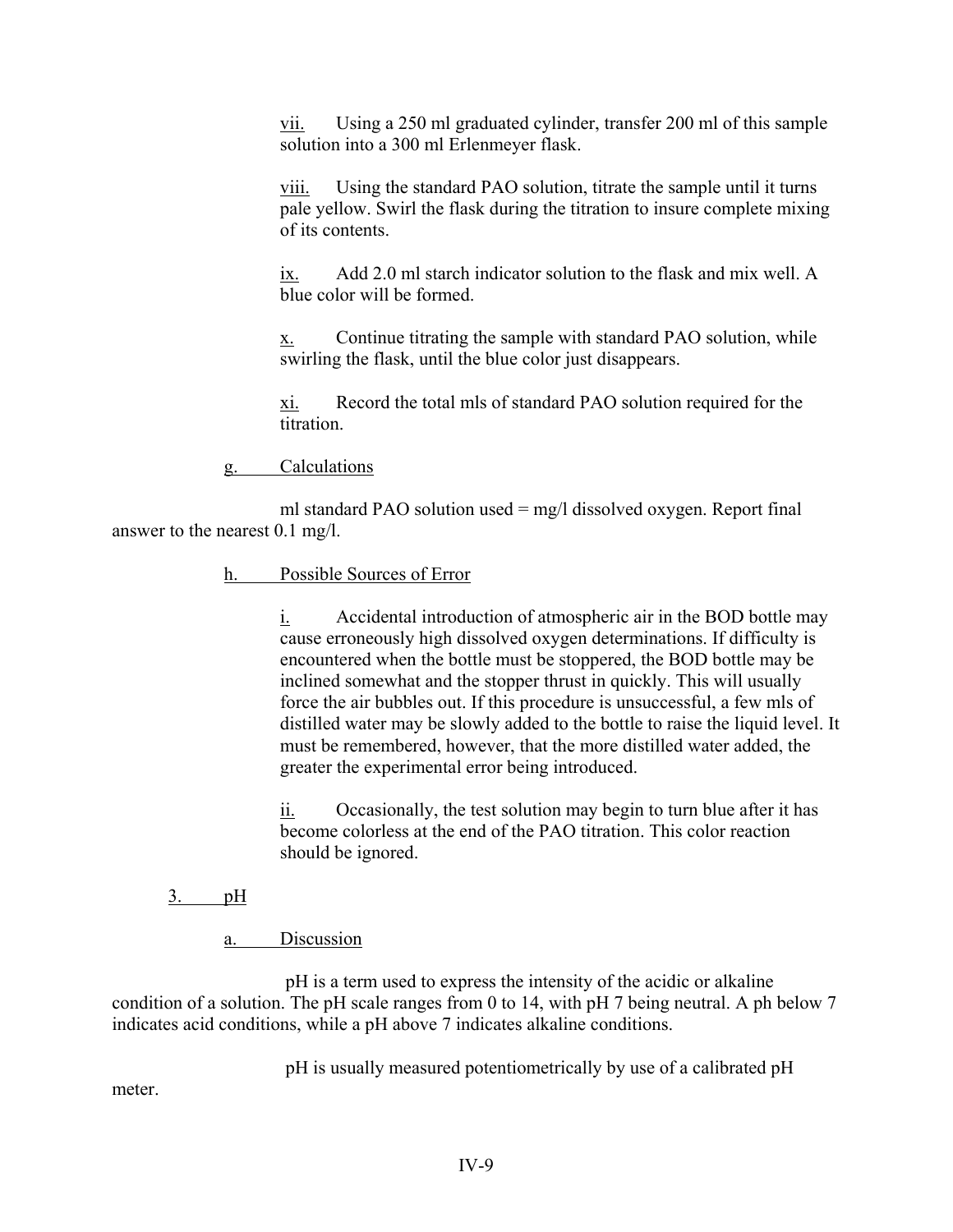b. Sampling Procedure

Samples should be collected in clean 500 ml polypropylene bottles and should be returned to the laboratory for immediate analysis.

c. Sampling Points

- i. Raw Water Influent Channel
- ii. Flash Mixer Effluent<br>iii. Aeration Tank Effluen
- Aeration Tank Effluent
- iv. Settling Tank Effluent
- v. Final Tank Effluent
- d. Equipment Required
	- i. pH meter, electrodes, and accessories
	- ii. Beakers, 100 ml (one for each determination plus one for each buffer solution)
	- iii. Graduated cylinder, 50 ml
	- iv. Wash bottle containing distilled water
	- v. Thermometer, calibrated in centigrade scale
- e. Reagents Required

i. pH 4.00 buffer solution - prepare by mixing contents of two pH 4.00 buffer powder pillows in 50 ml distilled water.

ii. pH 7.00 buffer solution - prepare by mixing contents of two ph 7.00 buffer powder pillows in 50 ml distilled water.

 $\frac{\text{iii.}}{\text{iii.}}$  pH 9.00 buffer solution - prepare by mixing contents of two pH 9.00 buffer powder pillows in 50 ml distilled water.

f. Procedure

i. pH Meter Set-Up

(a) Assemble pH meter and probes according to manufacturer's instructions.

(b) Connect meter to power source and turn mode switch to "standby".

(c) Immerse probes in distilled water and allow to soak over night before attempting to calibrate.

(d) When meter is not in use, keep mode switch on "standby" and store probes in distilled water. Do not allow probes to dry out.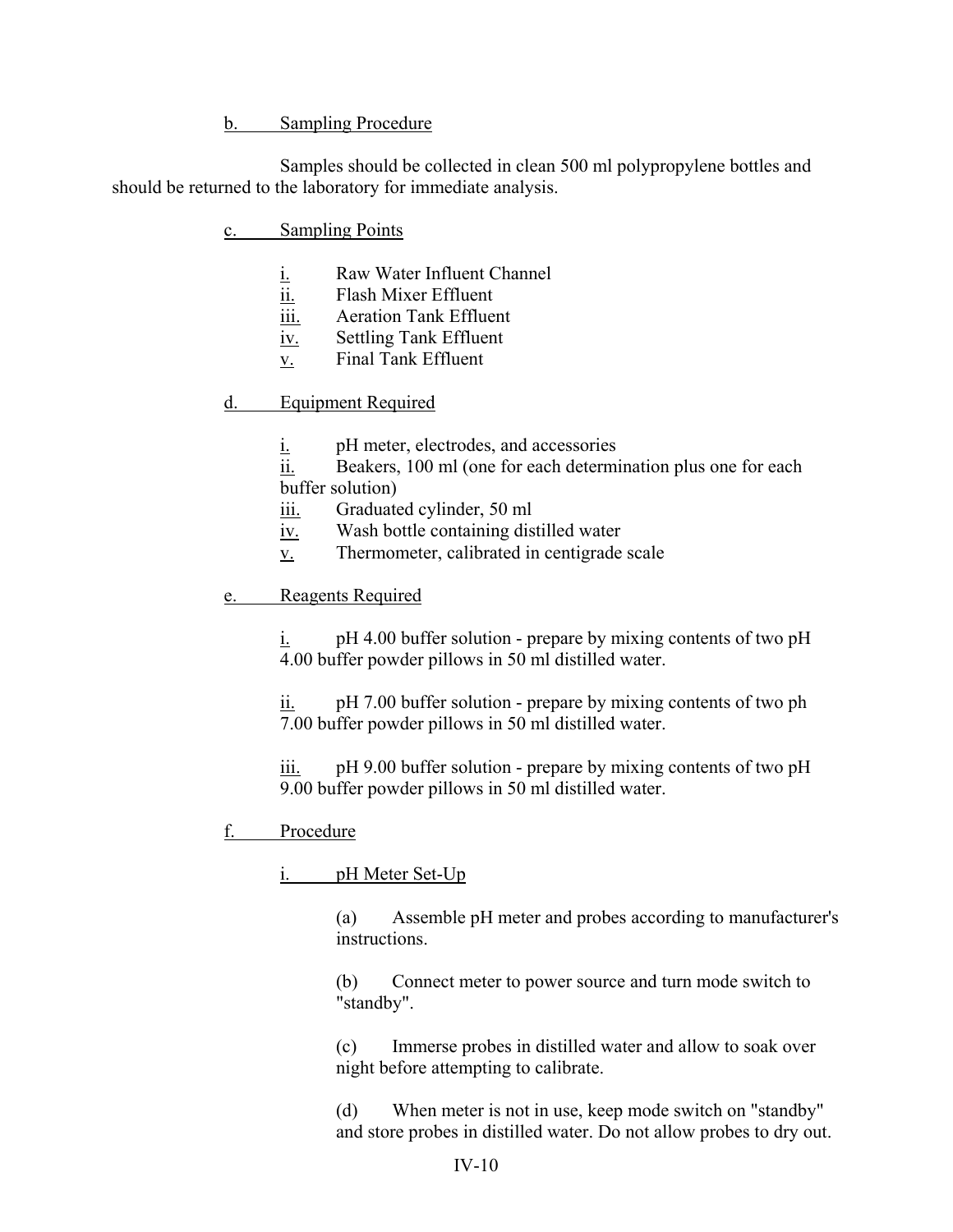(e) Periodically perform regular maintenance as prescribed by the manufacturer.

#### ii. pH Meter Calibration

The pH meter should be calibrated once every month using pH buffers of 4.00, 7.00, and 9.00. Calibration may be completed by following these steps

> (a) Determine the temperature of the buffer solutions and adjust temperature control knob accordingly.

(b) Immerse the probes in approximately 50 ml of pH 7.00 buffer solution and turn mode selector to "pH". Allow meter to stabilize. If the meter does not read exactly 7.00, adjust the calibration control knob as required.

(c) Turn mode selector to "standby". Remove probes from pH 7.00 buffer and, using the distilled water wash bottle, rinse the probes thoroughly.

(d) Immerse the probes in 50 ml pH 4.00 buffer solution, turn mode selector switch to "pH", and allow meter to stabilize. Note meter reading; this reading should be  $4.00 \pm 0.10$  pH unit. Record this reading to the nearest 0.05 unit.

(e) Turn mode selector switch to "standby", remove pH probes, and rinse thoroughly with distilled water.

(f) Immerse the probes in 50 ml pH 9.00 buffer solution, turn mode selector switch to "pH," and allow meter to stabilize. Note meter reading; this reading should be  $9.00 \pm 0.10$  pH unit. Re cord this reading to the nearest 0.05 unit.

(g) If either of the 4.00 and 9.00 buffer readings differ more than  $\pm$  0.10 pH units, a calibration curve must be drawn and used for calculating all sample pH's. To construct the curve, use arithmetic graph paper. The horizontal scale will represent the actual (or buffer) pH, and the vertical scale will represent the experimental (or measured) pH. Plot actual versus experimental pH for the three determinations. (Example: locate 4.00 (actual) pH on horizontal scale and 3.85 (measured) pH on vertical scale. Make a point where the two lines, drawn perpendicular to the scales from these values, would intersect). Connect the three points from the three determinations with a smooth curved line.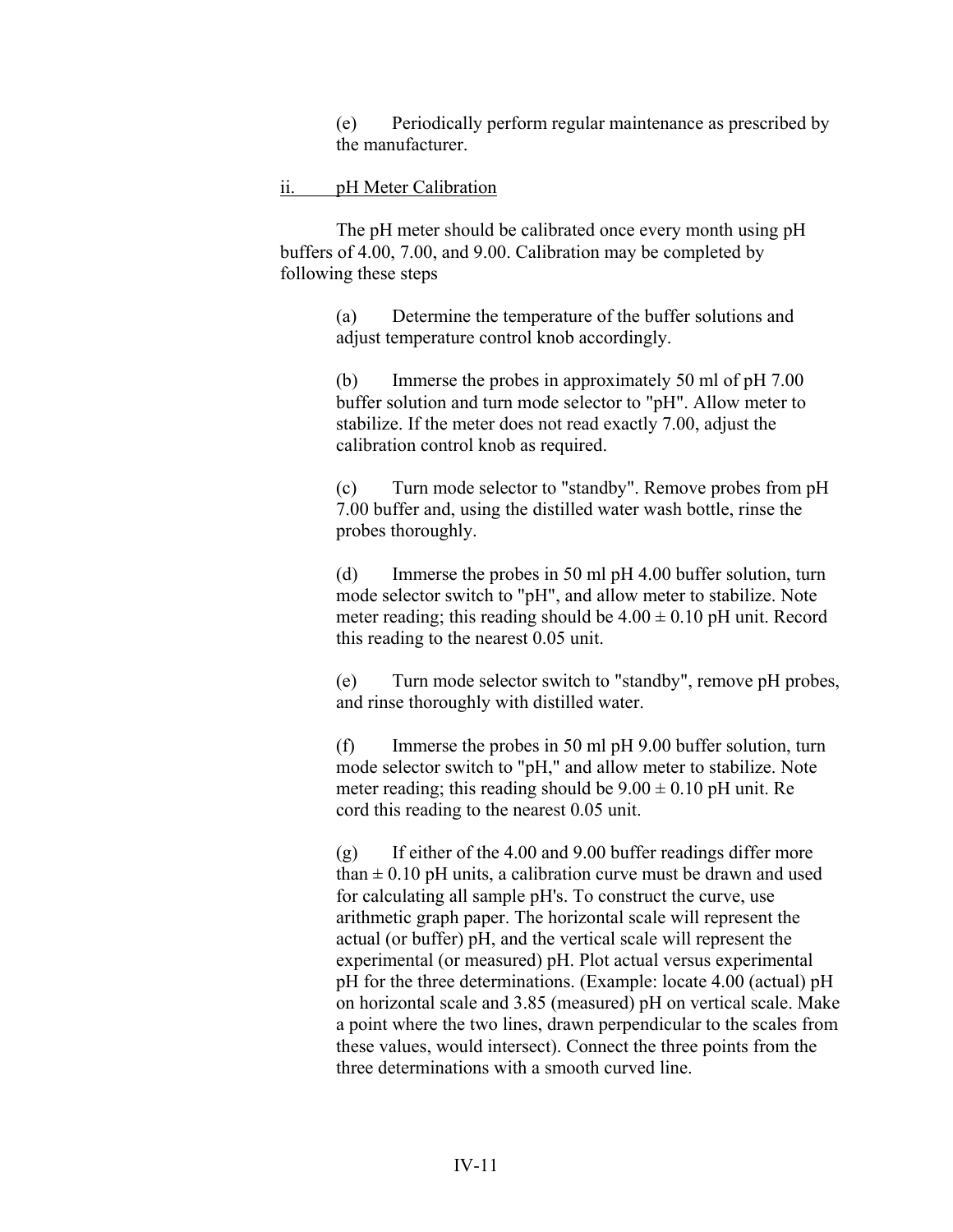#### iii. Sample Analysis

(a) Calibrate the pH meter using the pH 7.00 buffer solution as instructed in ii (a) thru (c).

(b) Pour approximately 50 ml sample into a clean, dry 100 ml beaker.

(c) Measure the temperature of each sample and adjust the temperature control knob on the pH meter accordingly.

(d) Immerse probes in sample, turn mode selector switch to "pH", allow meter to stabilize, and record sample pH to the nearest 0.05 pH unit.

(e) Turn meter to "standby" mode, remove and rinse probes thoroughly with distilled water.

(f) Repeat steps iii (b) thru (d) for each sample to be tested. If more than five samples are to be analyzed at one time, recalibrate the meter with pH 7.00 buffer after every fifth sample.

(g) When all samples have been analyzed," turn mode selector switch to "standby" and immerse probes in distilled water for storage.

### g. Calculations

<u>i.</u> If the three measured pH points are within  $\pm$  0.10 pH unit of the actual pH's of the buffers used during the monthly calibration check, no calculation is necessary, and pH can be read directly from the meter scale. Report final results to the nearest 0.05 pH unit.

ii. If the monthly calibration check requires construction of the calibration curve as discussed in Section ii (g) above, a "corrected" pH reading must be recorded. To find the corrected pH, locate the measured pH value from each sample on the vertical scale of the calibration curve. Draw a horizontal line between this scale point and the plotted curved line. Draw a vertical line from the point where the horizontal line and the curved line intersect to the horizontal scale. Read the corrected (or actual) pH on the horizontal scale.

h. Possible Sources of Error

i. Incorrect temperature adjustment may cause significant error.

 $i$  Eailure to standarize the meter before sample analysis or between every five samples may lead to incorrect readings.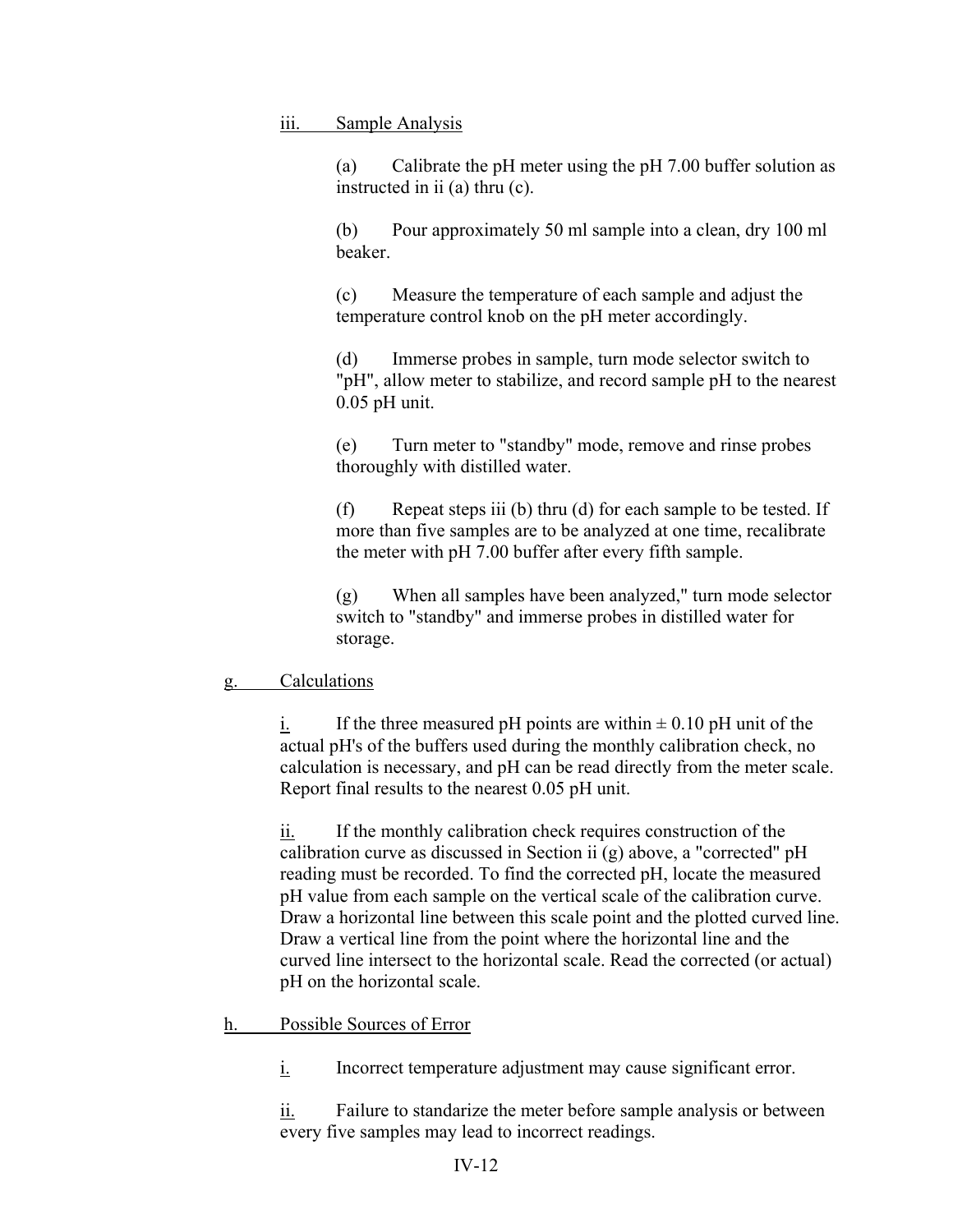iii. Failure to complete monthly calibration checks may cause significant longterm errors in pH analysis.

iv. Inadequate rinsing of probes between pH determinations may cause slow probe and meter response and possible premature acceptance of a meter reading.

## 4. Acidity - Total (Phenolphthalein)

a. Discussion

The occurence of acidity in water from natural sources is very unlikely; the presence of acidity usually indicates water pollution by acidic industrial wastes.

Total acidity includes free acidity (see paragraph 5, this section) plus weak acids such as carbon dioxide and organic acids.

b. Sampling Procedure

Samples should be collected in clean 500 ml polypropylene bottles and should be returned to the laboratory for immediate analysis.

- c. Sampling Points
	- i. Raw Water Influent Channel
	- ii. Aeration Tank Effluent
	- iii. Final Tank Effluent

## d. Equipment Required

- i. Erlenmeyer flask, 250 ml
- ii. Graduated cylinder, 50 ml
- iii. Buret, automatic, 25 ml, for 0.020 NaOH
- iv. Hot plate
- e. Reagents Required
	- i. Phenolphthalein indicator solution
	- ii. Standard sodium hydroxide (NaOH), 0.020N
	- iii. Peroxide, 30% solution
- f. Procedure

i. Measure a 50 ml sample and pour into the Erlenmeyer Flask. Care should be taken to prevent excessive agitation during pouring to prevent loss of carbon dioxide which is dissolved in the sample.

ii. Add 4 drops of phenolphthalein indicator solution and 6 drops of  $H_2O_2$  and swirl to mix.

iii. Heat the sample to boiling and continue boiling for five minutes to allow for complete hydrolysis of metal salts. While heating, swirl the flask and titrate with 0.02 N Standard sodium hydroxide solution until the first appearance of a permanent pink color.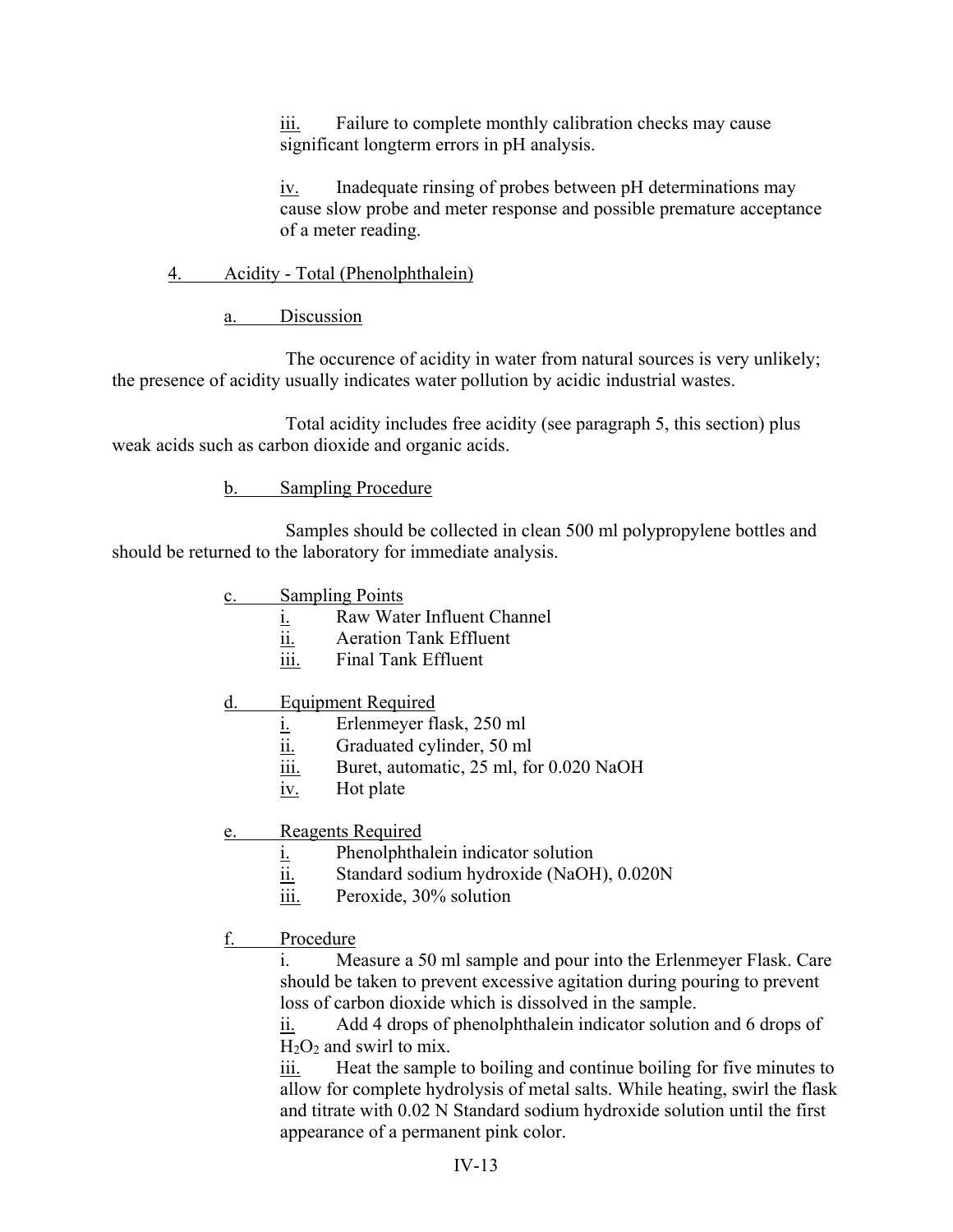(Color should persist for 30 seconds to be considered permanent). Record the number of mls of soduim hydroxide used.

g. Calculations

Total acidity as mg/l calcium carbonate  $(CaCO3) = (mls 0.020N NaOH)$ used) X 20. Report final answer to the nearest whole number.

Example:

5.25 ml soduim hydroxide x  $20 = 105$  mg/l Total Acidity as CaCO<sub>3</sub>

h. Possible Sources of Error

i. Excessive sample agitation and subsequent loss of dissolved carbon dioxide will result in erroneous test results.

ii. Under or overtitration will result in erroneous determinations. Carefull addition of the titrant in a dropwise fashion will aid in preventing this problem.

iii. On occasion, the pink color will appear before any titrant is added. If this is the case, report total acidity as  $0 \text{ mg/l}$  as  $CaCO<sub>3</sub>$ .

iv. Soduim hydroxide solutions lose their strength over an extended time period. Use of a weakened solution will cause erroneously high results. To prevent such errors, standardize the soduim hydroxide solution against  $0.020$  N sulfuric acid  $(H<sub>2</sub>SO<sub>4</sub>)$  solution (used in total alkalinity test) weekly. This can be carried out by accurately measuring 20 ml.  $0.020N H<sub>2</sub>SO<sub>4</sub>$  in a 100 ml beaker. Add one drop phenolphthalein indicator solution and swirl to mix. Continue swirling and titrate with 0.020 N NaOH until a faint pink color persists for 30 seconds. Note the amount of NaOH used; if 20 mls NaOH were added, the NaOH solution is of proper concentration.

If more or less than 20 mls NaOH were used, a correction factor must be used in calculating sample total acidities. To determine the correction factor, make the following calculation:

 $20 \text{ x } 20 = \text{correction factor}$ ml. NaOH used

Example:  $20$  x  $20 = 18.9$ 21.2 ml NaOH used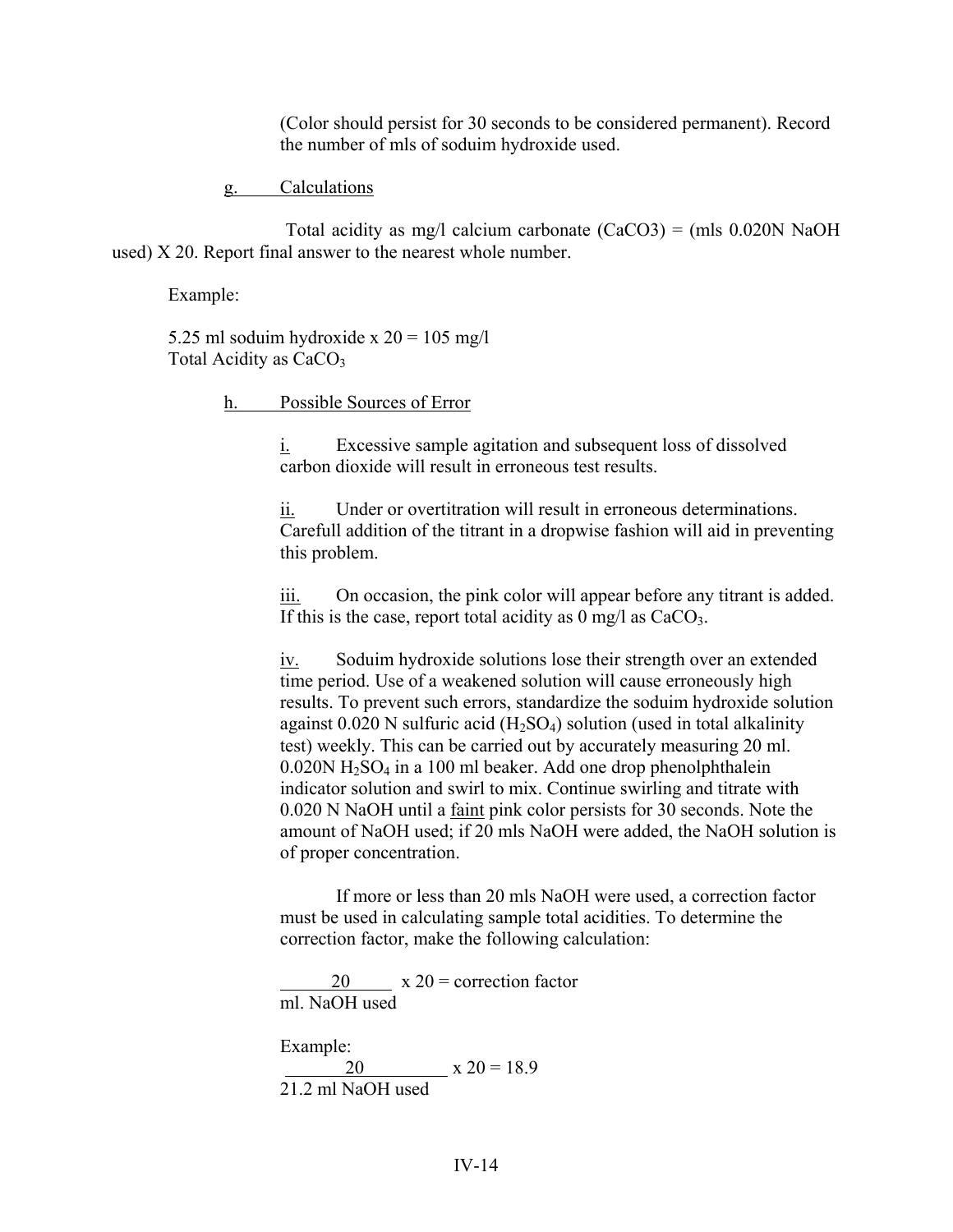This correction factor, 18.9, replaces the multiplier of 20 in the calculations for sample total acidities.

The example calculation for sample total acidity cited in paragraph g, above then becomes:

5.25 ml NaOH x  $18.9 = 99$  mg/l Total Acidity as CaCO<sub>3</sub>

5. Acidity - Free (Methyl Orange)

a. Discussion

Free acidity is the acidity of water which has been contributed by strong mineral acids such as hydrochloric and sulfuric acids. Excessive free acidity causes corrosive properties in water and can be detrimental to aquatic life in receiving streams.

b. Sampling Procedure

Samples should be collected in clean 500 ml polypropylene bottles and should be returned to the laboratory for immediate analysis.

- c. Sampling Points
	- i. Raw Water Influent Channel
	- ii. Aeration Tank Effluent
	- iii. Final Tank Effluent
- d. Equipment Required
	- i. Erlenmeyer flask, 250 ml
	- ii. Graduated cylinder, 50 ml
	- iii. Buret, automatic, 25 ml, for 0.020N NaOH
- e. Reagents Required
	- $i$ . Brom cresol green methyl red indicator solution
	- ii. Standard soduim hydroxide (NaOH), 0.020N
- f. Procedure

Procedure is the same as that used for total acidity (Paragraph 4, this section) except that 4 drops of brom cresol greenmethyl red indicator solution are used. Also no  $H<sub>2</sub>0<sub>2</sub>$  is added and the sample is not heated for the titration. The color change will be from red to a light pink grey with a bluish cast rather than from colorless to pink.

g. Calculations

Free acidity as mg/l calcium carbonate  $(CaCO<sub>3</sub>) = (mls 0.020N NaOH)$ used) x 20. Report final answer to the nearest whole number.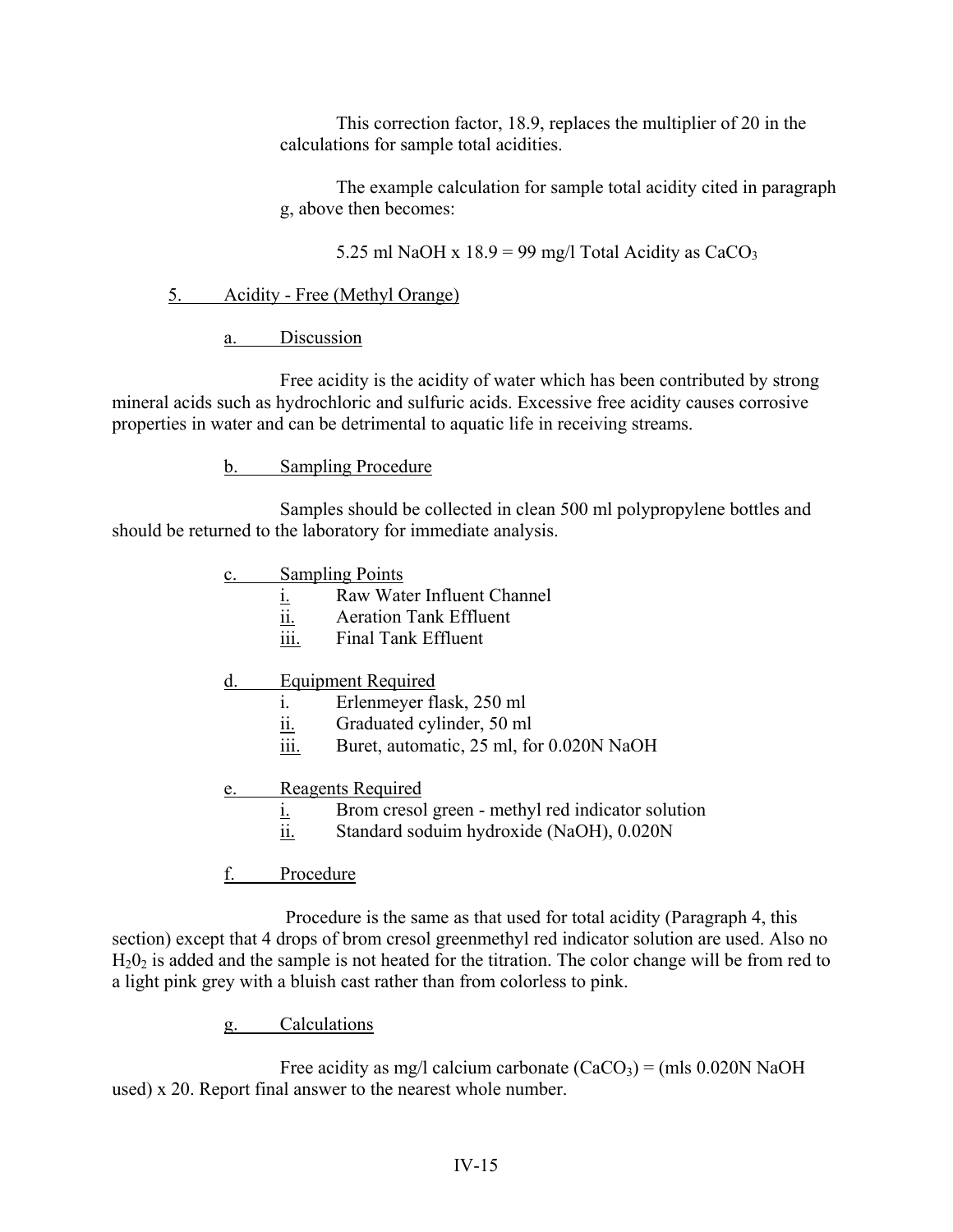h. Possible Sources of Error

Possible sources of error noted for the total acidity analysis (Paragraph 4, this Section) also apply to the free acidity analysis with the exception of part iii.

If the sample solution exhibits the characteristic titration end point color (light pink grey with a bluish tinge) before addition of any NaOH titrant, report free acidity as 0 mg/l as  $CaCO<sub>3</sub>$ .

Standardization checks of the 0.020N NaOH solution also apply to the free acidity analysis. It is very important that these checks be made and a correction factor be determined each week to prevent long term erroneously high acidity values.

#### 6. Alkalinity - Phenolphthalein (Samples with pH above 8.3) & Total (Methyl Orange - Samples with pH values above 4.5)

a. Discussion

Alkalinity of water is a result of the presence of bicarbonates, carbonates and hydroxides of calcium, magnesium, sodium and other metals. The term alkalinity has little or no relation to pH of water; it refers to the acid neutralizing capacity of the water. In other words, alkalinity of water refers to the amount of various alkalies in the water which are capable of neutralizing acids.

The alkalinity is determined by titrating a sample of water with a standard solution of acid, with the use of pH indicators, one changing at a pH of 8.3 and another at 4.5 to 5.1. The titration to a pH of 8.3, with the use of Phenolphthalein Indicator, measures the hydroxide and gives half the amount of carbonate in the water. This is commonly referred to as Phenolphthalein Alkalinity.

Another titration with Methyl Orange or other suitable indicator that changes color at pH 4.5 to 5.1 (for example, bromcresol green-methyl red will give the total alkalinity, i.e., bicarbonate, carbonate, and hydroxide). This alkalinity is commonly referred to as Methyl Orange or Total Alkalinity. Alkalinities are expressed in mg/l as an equivalent amount of calcium carbonate  $(CaCO<sub>3</sub>)$ .

b. Sampling Procedure

Samples should be collected in clean 500 ml polypropylene bottles and should be returned to the laboratory for immediate analysis.

c. Sampling Points

- i. Raw Water Influent Channel
- ii. Aeration Tank Effluent
- iii. Final Tank Effluent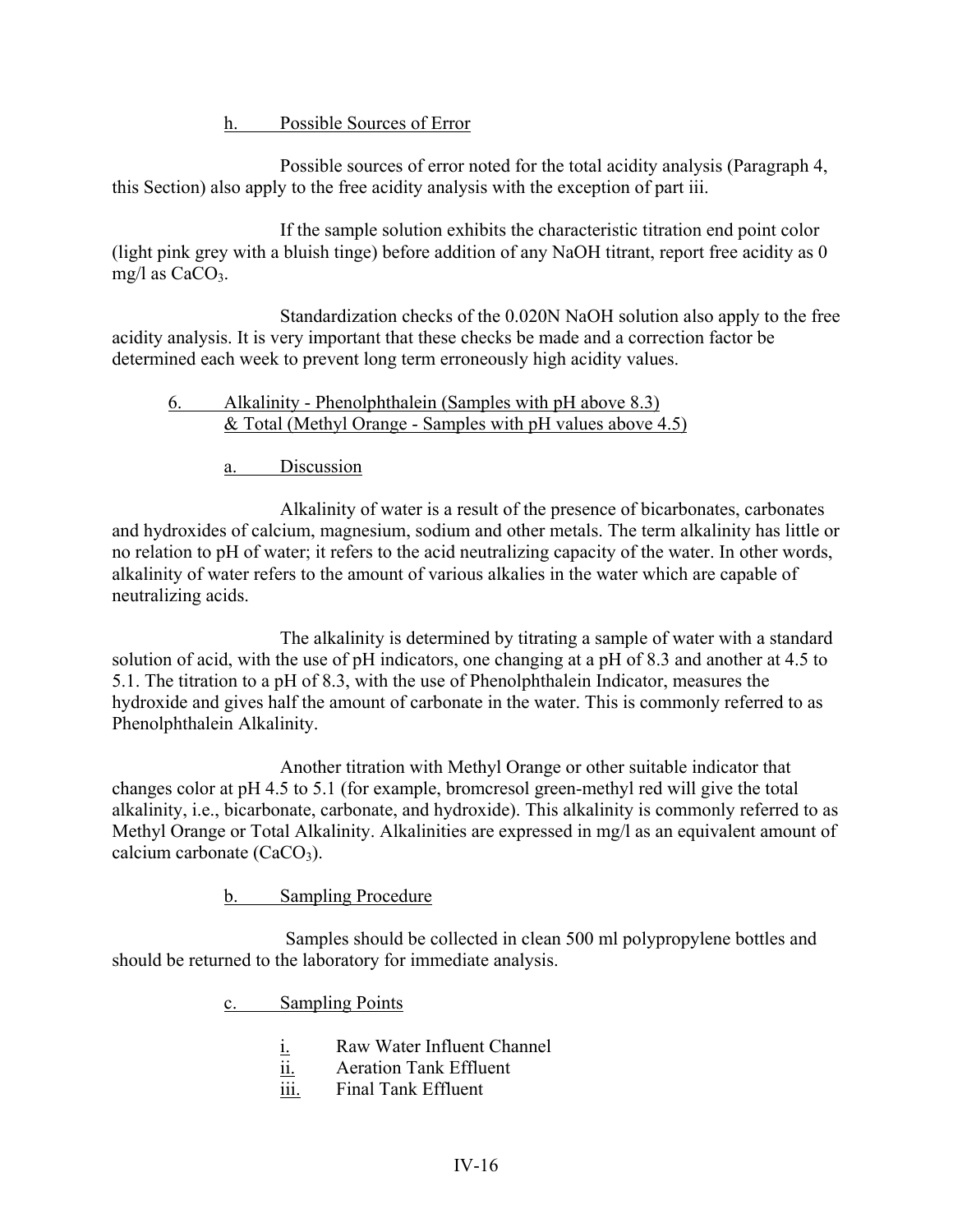#### d. Equipment Required

i. Erlenmeyer flasks, 250 ml (one for each sample and four for color comparisons)

- $\underline{\text{ii}}$ . Buret, automatic, 25 ml, for 0.020N H<sub>2</sub>SO<sub>4</sub>
- iii. Graduated cylinder, 50 ml.
- e. Reagents Required
	- i. Phenolphthalein indicator solution
	- ii. Bromcresol green-methyl red indicator solution
	- iii. Standard sulfuric acid  $(H<sub>2</sub>SO<sub>4</sub>)$ , 0.020N
	- $iv.$  pH buffer powder pillows for the following pH's:
		- (a)  $pH 4.50$ (b) pH 4.80 (c) pH 5.10 (d) pH 8.30

f. Procedure

i. Color Comparison Samples

The determination of the exact indicator shade of color at which to terminate both the phenolphthalein and total (methyl orange) titrations is somewhat difficult. Buffered samples at specific end point pH's to which the same amounts of indicator solutions have been added provide accurate color comparison samples to make these color comparison samples.

- ii. Sample Analysis
	- (a) Phenolphthalein Alkalinity (sample pH above 8.3)

1. Measure a 50 ml sample and pour into a 250 ml Erlenmeyer flask.

2. Add 3 drops phenolphthalein indicator solution and swirl to mix. If a faint pink color is not produced, phenolphthalein alkalinity is 0 mg/l as CaCO3.

3. If a pink color is produced, continue swirling flask and titrate sample with standard  $0.02$  N H<sub>2</sub>SO<sub>4</sub> until the color just disappears, or to pH 8.3. Record the number of mls. of titrant used.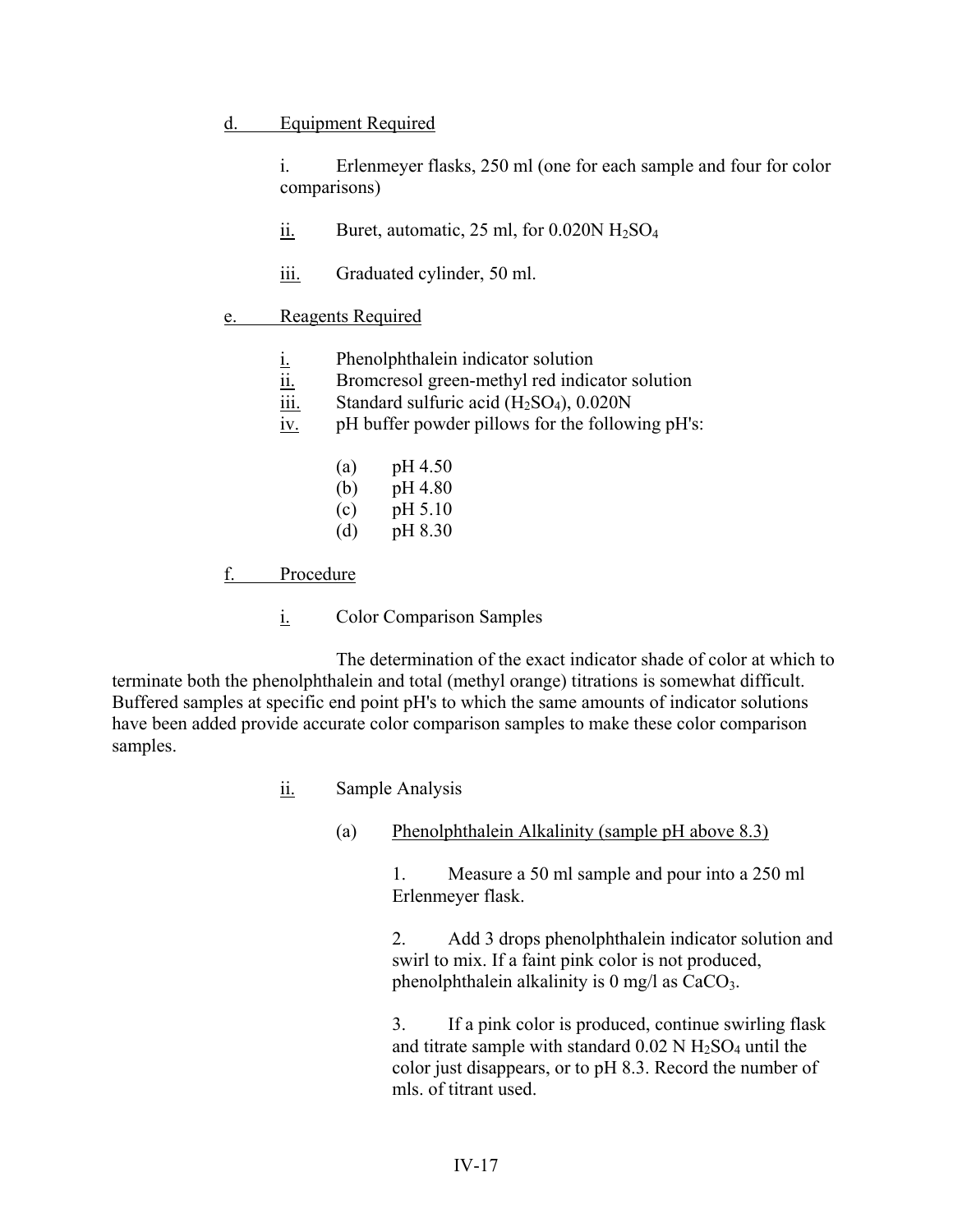(b) Total Alkalinity by Methyl Orange Alkalinity Method (samples pH above 4.5)

> 1. Measure a 50 ml sample and pour into a 250 ml Erlenmeyer flask. Same sample as used for phenalphthalein alkalinity may be used after titration.)

2. Add 3 drops methyl orange indicator solution and swirl to mix.

3. While swirling the flask, continue titrating with  $0.02N H<sub>2</sub>SO<sub>4</sub>$  until an orange color is obtained (pH range 4.0 to 4.5). Record the total number of mls of  $H_2SO_4$  used.

### g. Calculations

i. Phenolphthalein Alkalinity

Phenolphthalein Alkalinity in mg/l as  $CaCO_3 = (mls. 0.020N)$ H2SO4 used in phenolphthalein titration) x 20. Record final answer to nearest whole number.

ii. Total (Methyl Orange) Alkalinity

Total (Methyl Orange) Alkalinity in mg/l as CaCO3 = (Total mls.  $0.02$  N H<sub>2</sub>SO<sub>4</sub> used in both titrations) x 20. Record final answer to nearest whole number. NOTE: If separate samples are used for the phenolphthalein alkalinity and methyl orange alkalinity, the mls.  $0.02N H<sub>2</sub>SO<sub>4</sub>$  used for the methyl orange alkalinity alone is used. Example:

Phenolphthalein Alkalinity:  $(3.25 \text{ ml. } 0.020 \text{ N H}_2\text{SO}_4$  used in phenolphthalein titration to pH 8.30 endpoint) x  $20 = 65$  mg/l Phenolphthalein Alkalinity as CaCO<sub>3</sub>.

Total Alkalinity

(Total 6.0 ml 0.020N  $H_2SO_4$  used in both titrations [3.25 ml for phenolphthalein titration plus 3.65 ml for bromcresol greenmethyl red titration] to pH 4.80 endpoint) x  $20 = 138$  mg/l Total (Methyl Orange) Alkalinity as CaCO<sub>3</sub>.

h. Possible Sources of Error

i. Under or overtitration will result in erroneous determinations. Careful addition of titrant in a dropwise fashion will aid in preventing this problem.

ii. On occasion, phenolphthalein indicator addition to a sample will not produce a pink color and subsequent addition of bromcresol green-methyl red indicator will produce the characteristic endpoint color (greenish blue-grey) before the addition of 0.020N H2SO4 titrant. In such cases, report both the phenolphthalein and total (methyl orange) alkalinities as  $0 \text{ mg }$  /l as CaCO<sub>3</sub>.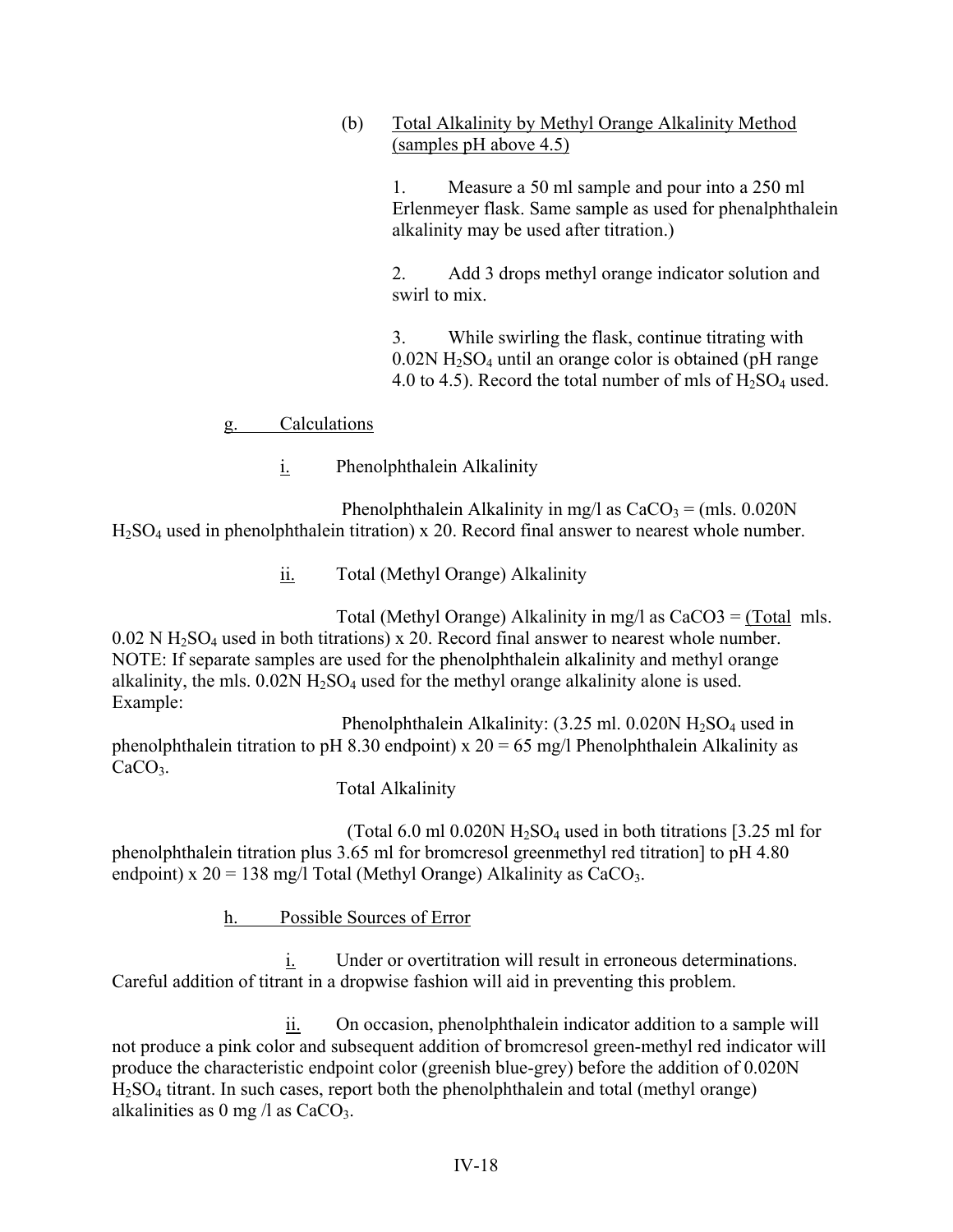7. Alkalinity-Net

a. Discussion

Net alkalinity is the parameter which expresses the overall, or net, acidic or alkaline conditions of a water sample. Once total acidity (Paragraph 4 ) and total alkalinity (Paragraph 6) have been determined in the laboratory, net alkalinity can be calculated.

Net alkalinity is expressed in mg/l as  $CaCO<sub>3</sub>$ .

b. Calculations

Net alkalinity (mg/l as  $CaCO<sub>3</sub>$ ) = Total Alkalinity Minus Total Acidity  $(mg/das CaCO<sub>3</sub>)$ . Record final result to the nearest whole number.

Example:

138 mg/l (as  $CaCO<sub>3</sub>$ ) Total Alkalinity  $-105$  mg/l (as CaCO<sub>3</sub>) Total Acidity 33 Mg/l (as  $CaCO<sub>3</sub>$ ) Net Alkalinity

If total acidity is greater than total alkalinity net alkalinity will be a

negative value.

Example:

 $82 \text{ mg/l}$  (as CaCO<sub>3</sub>) Total Alkalinity  $-105$  mg/l (as CaCO<sub>3</sub>) Total Acidity  $=$  -23 mg/l (as CaCO<sub>3</sub>) Net Alkalinity

8. Turbidity

a. Discussion

Turbidity in water is caused by the presence of suspended matter, such as clay, silt, finely divided organic and inorganic matter, plankton, and other microscopic organisms. Turbidity is an expression of the optical property that causes light to be scattered and absorbed rather than transmitted in straight lines through the sample.

It is important to note that turbidity and the weight concentration of suspended matter cannot be correlated because of the differing size, shape, and refractive properties of the suspended particulates.

Turbidity is measured directly: in Nephelometric Turbidity Units (N.T.U.'s) with the use of a nephelometer; in Formazin Turbidity Units (F.T.U.'s) with the use of a spectrophotometer.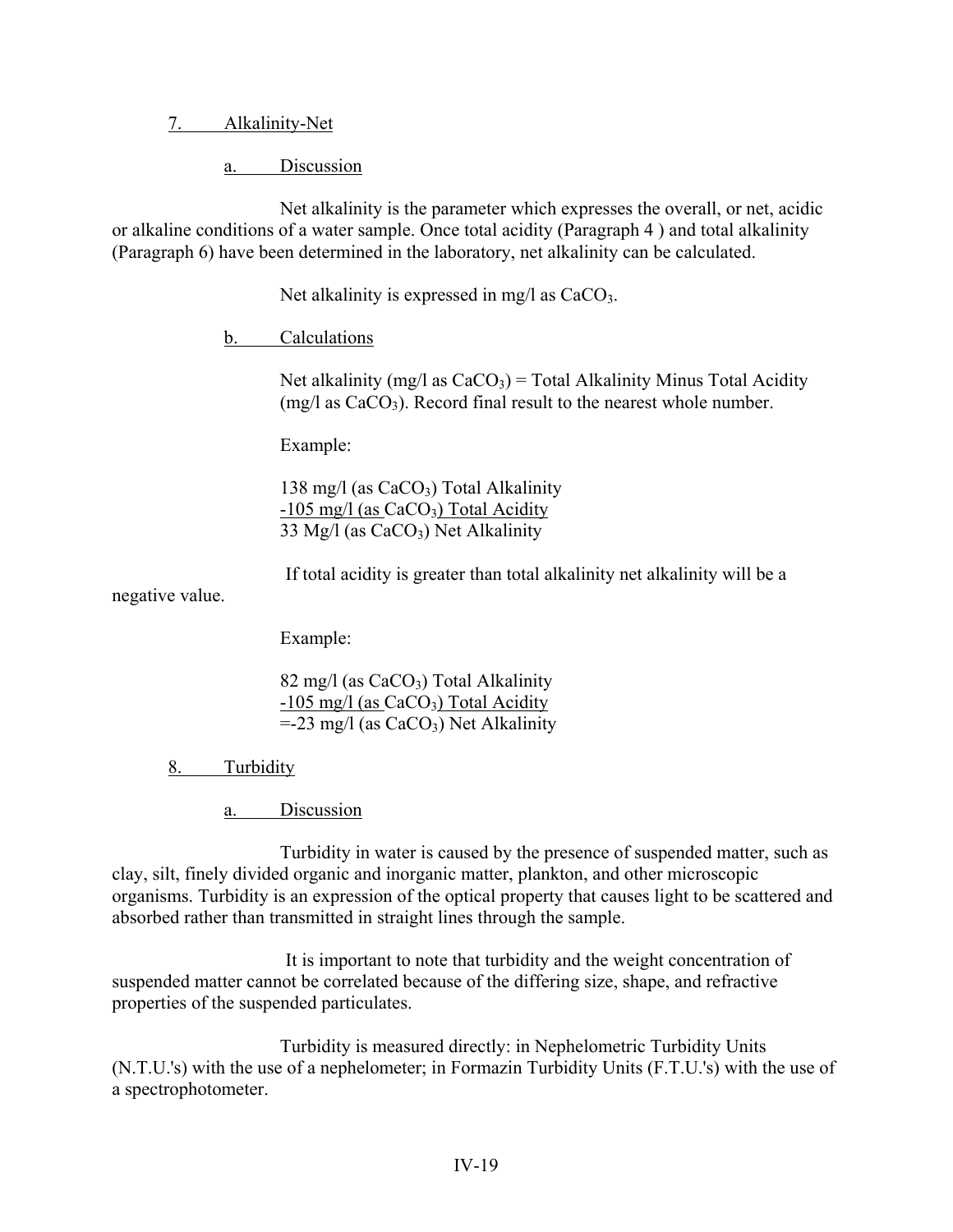b. Sampling Procedure

Turbidity samples should be collected in clean pyrex or polypropylene bottles and should be returned to the laboratory for analysis within 24 hours. If the sample cannot be analyzed immediately, it should be refrigerated at 4°C.

- c. Sampling Points
	- i. Raw Water Influent Channel
	- ii. Final Tank Effluent
- d. Equipment Required
	- $i$ . Nephelometer, with sample cells
	- ii. Turbidity standard cells
	- iii. Lint-free paper wipers (Kimwipes)
- e. Reagents Required
	- i. Distilled water
- f. Procedure
	- i. Turn on nephelometer. Set scale adjust knob to 10.

ii. Fill a clean sample cell with distilled water. Wipe the outside of the cell with a lint-free wiper to remove dust, fingerprints, spots, etc. Insert the sample cell in the well in the nephelometer. Cover with sample cell cap.

iii. The meter scale should read zero. If it does not, adjust the zero control until the meter reads zero. Remove the sample cell.

iv. Wipe the 10 N.T.U. standard cell with a lintfree wiper to remove dust and fingerprints. (Note: DO NOT SHAKE THE STANDARDS) Insert the standard in the nephelometer well and cover with the cell cap.

 $v<sub>r</sub>$  The meter should read 10 N.T.U.'s on the 0-10 N.T.U. scale. If it does not, adjust to 10 N.T.U.'s with the calibration control. Remove the standard cell.

vi. Repeat zero and 10 N.T.U. calibrations until no further meter adjustments are necessary.

vii. Invert the sample bottle several times and pour approximately 30 ml of the sample into a clean dry sample cell. If air bubbles collect on the inside surface of the cell, tap the cell gently to dislodge them.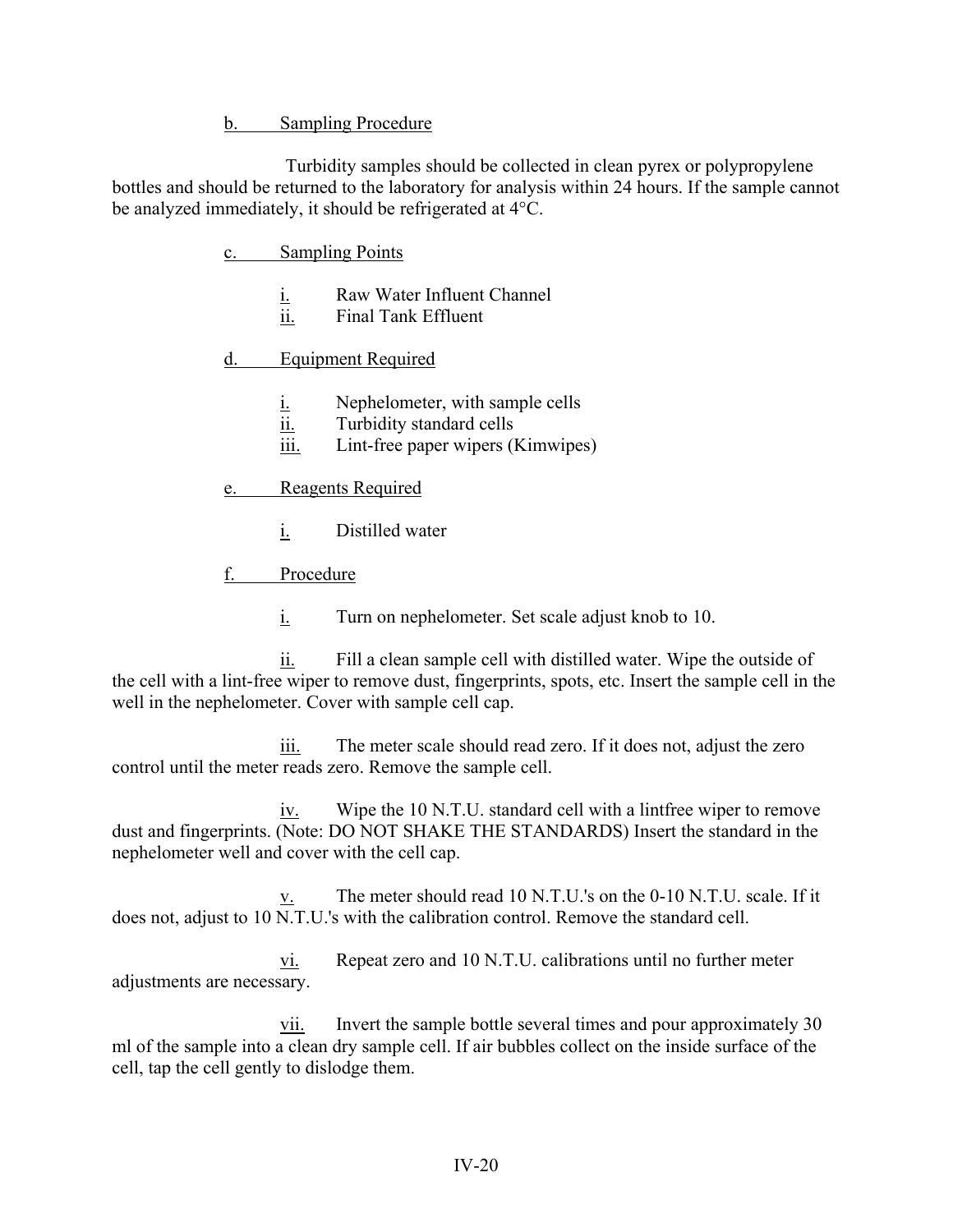viii. Wipe the cell with a lint-free wiper to remove dust and fingerprints. Insert in the nephelometer well and cover with the cell cap.

 $ix.$  Read the turbidity of sample in N.T.U.'s directly from the 0-10 N.T.U. scale.

 $x<sub>l</sub>$  If sample turbidity is less than 1 N.T.U., turn scale adjust knob to 1 and repeat meter calibration using the 0.61 N.T.U. standard. Repeat the sample determination.

xi. If sample turbidity is more than 10 N.T.U.'s repeat meter calibration by turning the scale adjust knob to either 100 or 1000 and using either the 100 or 1000 N.T.U. standard as required. (NOTE: At these high turbidities, the cell riser included in the standards kit must be inserted in the nephelometer well before insertion of either the 100 or 1000 N.T.U. standards or the sample cell.

xii. When reading turbidities from the meter scale, report results as

follows:

| Turbidity | Record to   |
|-----------|-------------|
| Range     | the Nearest |
| N.T.U.    | N.T.U.      |
| $0 - 1.0$ | 0.05        |
| $1 - 10$  | 0.1         |
| $10 - 40$ |             |
| 40-100    | 5           |
| 100-400   | 10          |
| 400-1000  | 50          |
| >1000     | 100         |

The procedure for measuring turbidity by using a spectrophotometer and reporting the results in FTU's is as follows:

i. Measure a 25 ml sample and pour into a clean bottle.

ii. Measure 25 ml distilled water and pour into a second bottle. Insert turbidity scale in meter and adjust to proper wavelength setting.

iii. Insert distilled water into light cell and adjust light control for meter reading of zero FTU's.

iv. Insert sample into light cell and read turbidity on Spectrophometric scale.

 $\underline{v}$ . If meter is off scale, determination must be repeated using a diluted sample.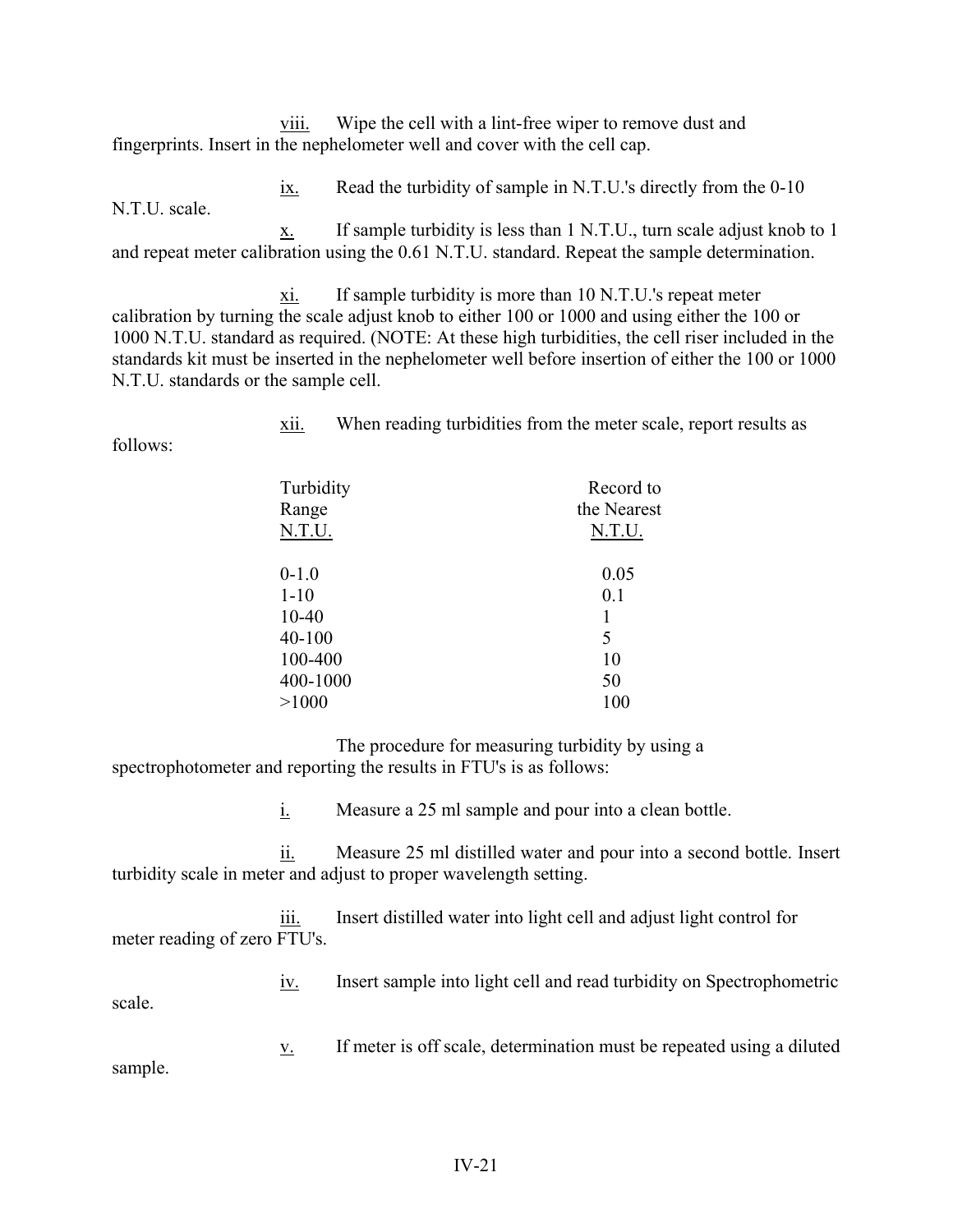g. Calculations

None. The nephelometer and the spectrophotometer are direct reading instruments.

h. Possible Sources of Error

i. Failure to wipe dust or fingerprints from the outside of the standard or sample cells may cause erroneous results. Likewise, dirt on the insides of the sample cells will cause errors.

ii. Badly worn and scratched sample and standard cells will also lead to errors in turbidity measurements. Should these cells become damaged, replace them immediately.

iii. Use of outdated standards will cause errors. These standards have a shelf life of approximately one year. New standards should be purchased each year and the old ones discarded.

iv. Switching of the scale control knob to make a turbidity reading without first recalibrating the nephelometer with the appropriate standard may cause errors in the determinations. Likewise, failure to use the cell riser in the 100 and 1000 N.T.U. ranges may lead to erroneous results.

- 9. Total Dissolved Solids (TDS)
	- a. Discussion

Total dissolved solids, is the measure of matter dissolved in water. High dissolved solids are undesirable in water as they affect palatability and the suitability of water for industrial applications. Water containing excessive dissolved solids may also be aesthetically unsatisfactory.

Dissolved solids give water the ability to conduct electricity. The degree of conductance of water is proportional to the total amount of mineral matter (TDS) present.

Conductance is measured with a conductivity meter which has been calibrated with sodium chloride solution. Sample conductivities are measured in ppm sodium chloride; this value can then be converted to micromhos, ohms, grains sodium chloride, or total dissolved solids as calcium carbonate with the use of the conversion table supplied with the conductivity meter.

b. Sampling Procedure

Samples should be collected in clean wide mouth polyprophylene bottles. Care should be taken to avoid excessive agitation and to protect the sample from atmospheric gases, as gases such as carbon dioxide and ammonia will dissolve in the sample and will rapidly alter the conductivity, particularly in those samples which have natural low conductivities. Samples should be returned to the laboratory to be analyzed as soon as possible and no later than 24 hours after collection.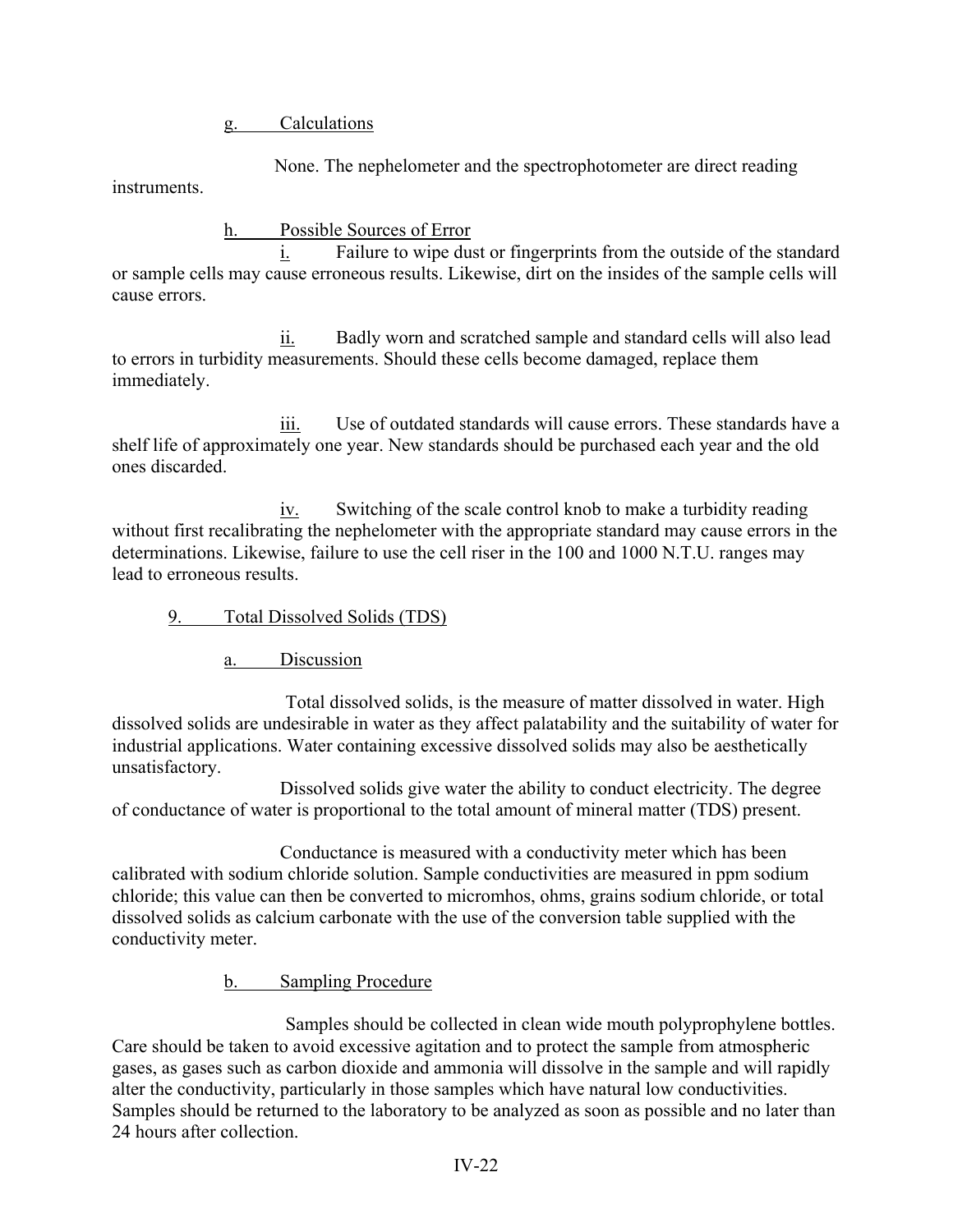- c. Sampling Points
	- i. Raw Water Influent Channel
	- ii. Final Tank Effluent
	- iii. Waste Sludge Well
- d. Equipment Required
	- i. Conductivity meter
	- ii. Thermometer
	- iii. Beakers, 300 ml

#### e. Reagents Required

- i. Sodium chloride standard solution, 1000 mg/l (ppm); (1990 micromhos/CM.)
- ii. Distilled water
- iii. Gallic acid powder pillows (for highly alkaline samples)

#### f. Procedure

i. Prepare the conductivity meter for operation as directed in the instrument instruction manual and set the "range" switch to the highest range.

ii. Immerse the probe in a beaker containing 1000 mg/l standard chloride solution. The depth of the solution must be sufficient to allow the probe to be immersed to the vent holes.

iii. If the conductivity meter is not designed for automatic temperature compensation, measure the temperature of the standard solution and adjust the instrument's temperature control accordingly.

iv. Select the appropriate range, beginning with the highest and working down. If the reading is in the lower 10 percent of the range, switch to the next lower range.

 $v.$  Read the mg/l sodium chloride. The reading should be 1000 mg/l. If it is not, adjust the instrument to read 1000 mg/l NaCl by using the standardization control.

vi. Remove the probe from the standard solution and rinse well with distilled water.

vii. Place the probe in a beaker containing the sample. Again, be sure the probe is adequately immersed.

viii. If necessary, measure the temperature of the sample and adjust the instrument accordingly.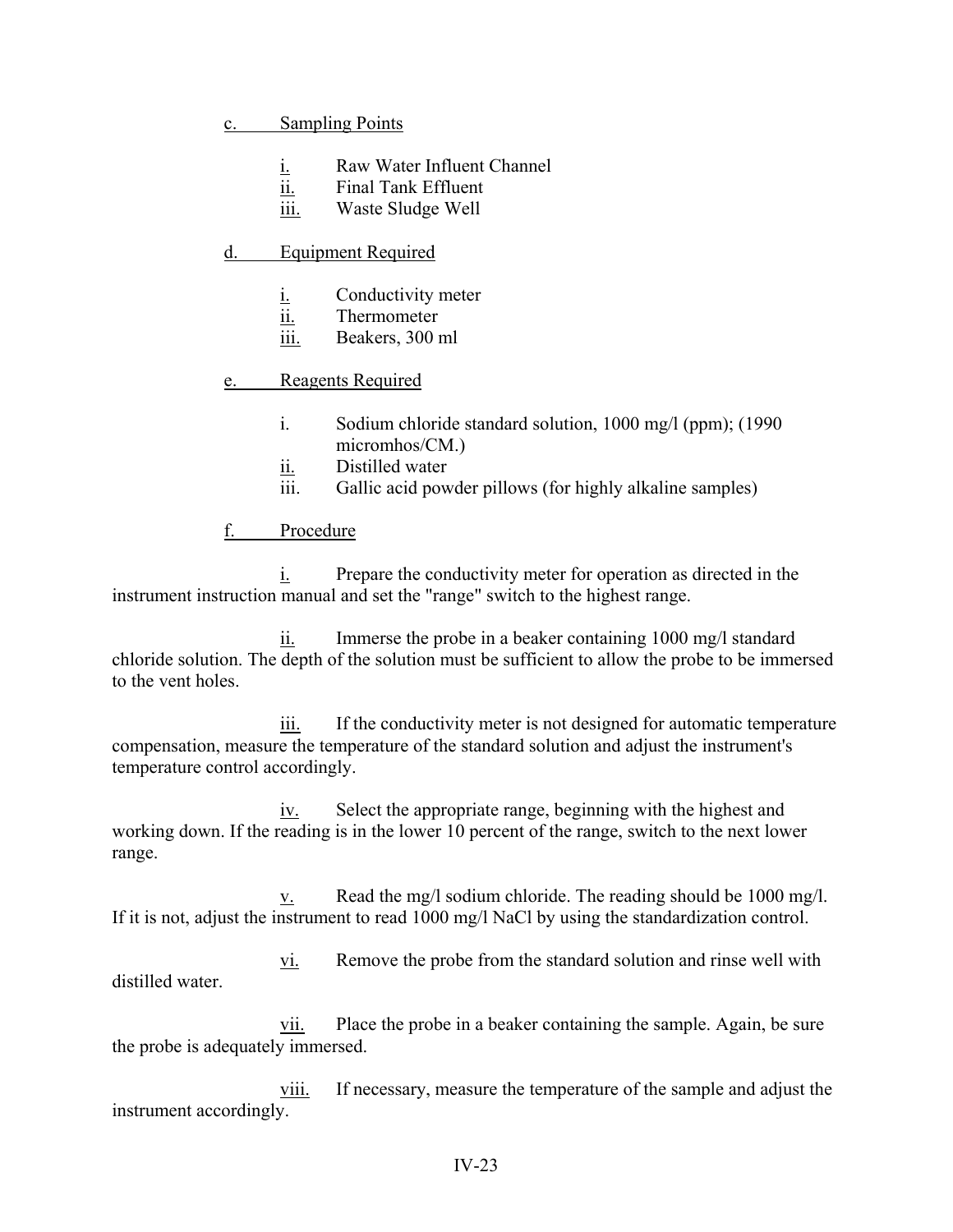$ix.$  Select the proper range as instructed in Step iv above. If the mg/l NaCl of the sample exceeds the range of the instrument, the sample may be diluted in the following manner:

| <b>MLS. SAMPLE</b> | <b>DILUTED TO</b> | <b>DILUTION</b><br><b>FACTOR</b> |
|--------------------|-------------------|----------------------------------|
| 50                 | $100$ mls         |                                  |
| 20                 | $100$ mls         |                                  |
|                    | $100$ mls         | l ()                             |
|                    |                   |                                  |

x. Read the mg/l soduim chloride and record.

xi. Remove the probe from the sample and rinse well with distilled

water.

xii. For additional samples, Repeat Steps vii thru xi.

g. Calculations

Using the conversion chart supplied with the instrument, convert mg/l NaCl to mg/l total dissolved solids (TDS) as calcuim carbonate for each sample.

If the sample was diluted, multiply the calculated TDS value by the appropriate dilution factor to obtain the final TDS value.

h. Possible Sources of Error

i. Water samples containing lime, gypsum and iron substances will coat the electrodes and affect the accuracy of the readings. Should this occur, the probe should be cleaned with a strong detergent solution or dipped in a one-to-four mixture of concentrated hydrochloric acid (HCl) and distilled water and then thoroughly rinsed with distilled water.

ii. Significant amounts of hydroxide in the sample may cause erroneously high readings. Neutralization of the sample with gallic acid (one power pillow per 50 ml sample) will prevent this problem. (One gallic acid powder pillow will neutralize approximately 1300 mg/l phenolphthalein alkalinity.)

10. Settleable Solids

a. Discussion

The term "settleable solids" is applied to solids in suspension which will settle, under undisturbed conditions, because of gravity. This test is an idication of the volume of solids removed by sedimentation, and results are measured and reported as milliliters per liter (ml/l) of settleable matter. Note that this is a volumetric test, as opposed to a weight test.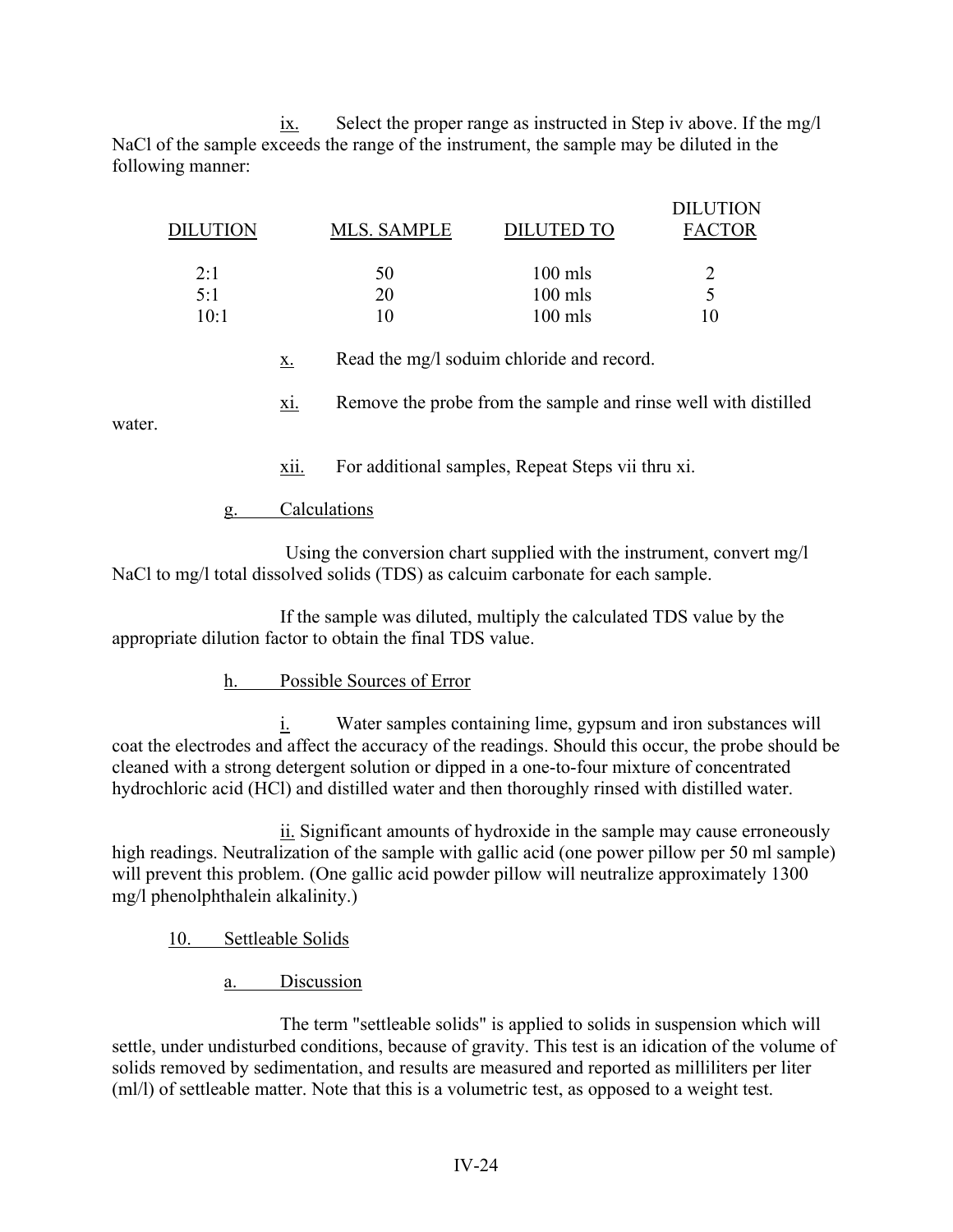### b. Sampling Procedure

Samples should be collected from points of thorough mixing in large, one liter or larger, polypropylene bottles. Care should be taken to collect a representative sample and to avoid entrapment of large particles or growths.

- c. Sampling Points
	- i. Raw Water Influent Channel
	- ii. Flash Mixer Effluent
	- iii. Aeration Tank Effluent
	- iv Settling Tank Effluent
	- v. Final Tank Effluent
	- vi. Waste Sludge Well
- d. Equipment Required
	- i. Imhoff cone
	- ii. Imhoff cone support
- e. Reagents Required

None

f. Procedure

 $i.$  Place the Imhoff cone in the support stand.

ii. Thoroughly mix the sample by stirring or shaking.

iii. Immediatly fill the Imhoff cone to the 1 liter mark with the thoroughly mixed sample.

iv. Allow the sample to settle for 45 minutes.

v. Gently rotate the cone between the hands to loosen the solids which adhere to the inclined sides.

vi. Allow the sample to settle an additional 15 minutes.

vii. Read the milliliters of settleable matter from the scale at the bottom of the cone and record in milliliters per liter (ml/l)

g. Calculations

None - settleable matter volume can be read directly from the scale at the bottom of the cone.

h. Possible Sources of Error

i. Inadequate sample mixing may cause errors.

ii. Vibration of the support stand should be avoided, as this may cause abnormal compaction of the settled matter.

### 11. Chloride

## a. Discussion

Chloride is one of the major inorganic anions in water and wastewater. Some potable waters containing 250 mg/l chloride may have a detectable salty taste if the cation present is soduim.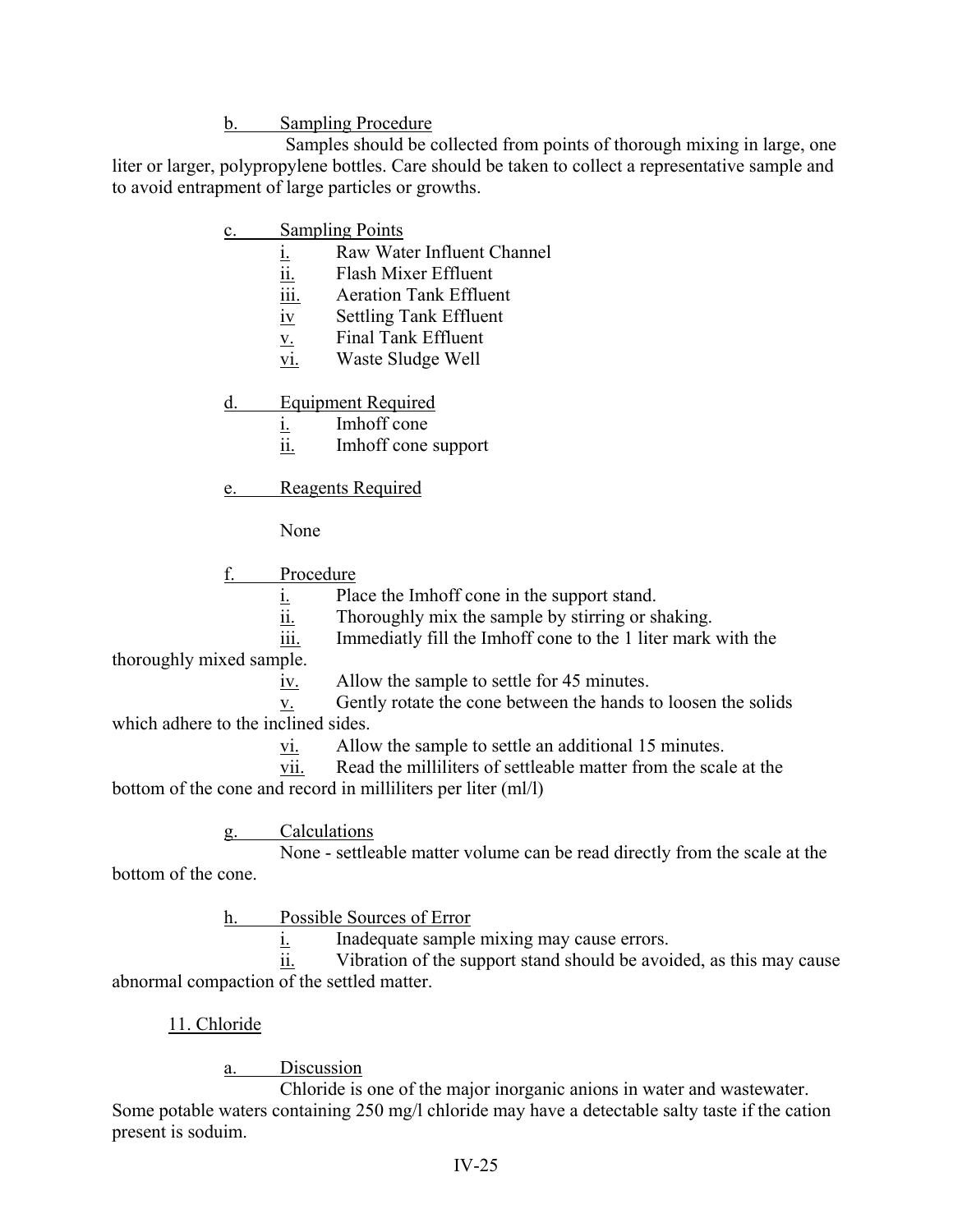A high chloride content in waters harms metallic pipes and structures, as well as agricultural plants.

b. Sampling Procedure

Chloride samples should be collected in either polypropylene or borosilicate glass bottles. The samples may be held a maximum of 7 days before analysis.

- c. Sampling Points
	- i. Raw Water Influent Channel
	- ii. Final Tank Effluent

d. Equipment Required

- i. Graduated cylinder, 100 ml
- ii. Buret, automatic, 25 ml, for  $0.0141N$  Hg( $NO<sub>3</sub>)<sub>2</sub>$
- iii. Erlenmeyer flask, 250 ml

e. Reagents Required

- i. Standard mercuric nitrate  $(Hg(NO<sub>3</sub>)<sub>2</sub>), 0.0141N$
- ii. Diphenylcarbazone indicator buffer powder pillows
- iii. Sodium chloride standard solution, 1000 ppm

f. Procedure

i. Measure 100 ml sample in the graduated cylinder and pour it into a

250 ml flask. ii. Add the contents of one diphenylcarbazone indicatorbuffer powder pillow. Swirl to mix.

iii. While swirling the flask, titrate with standard mercuric nitrate solution until a permanent light pink color develops. Record mls of titrant used.

g. Calculations

To determine the concentration of chloride in the sample, multiply the mls of titrant used by 5.

> Example: 10.3 mls titrant used mg/l chloride=  $10.3 \times 5 = 56.5$  ppm

h. Possible Sources of Error

i. Chromate, ferric iron, and sulfite ions in excess of 10 mg/l in the sample may cause interference.

ii. Soiled or scratched colorimeter bottles may cause erroneous results.

iii. This method may be checked by using the sodium chloride standard solution in place of the sample.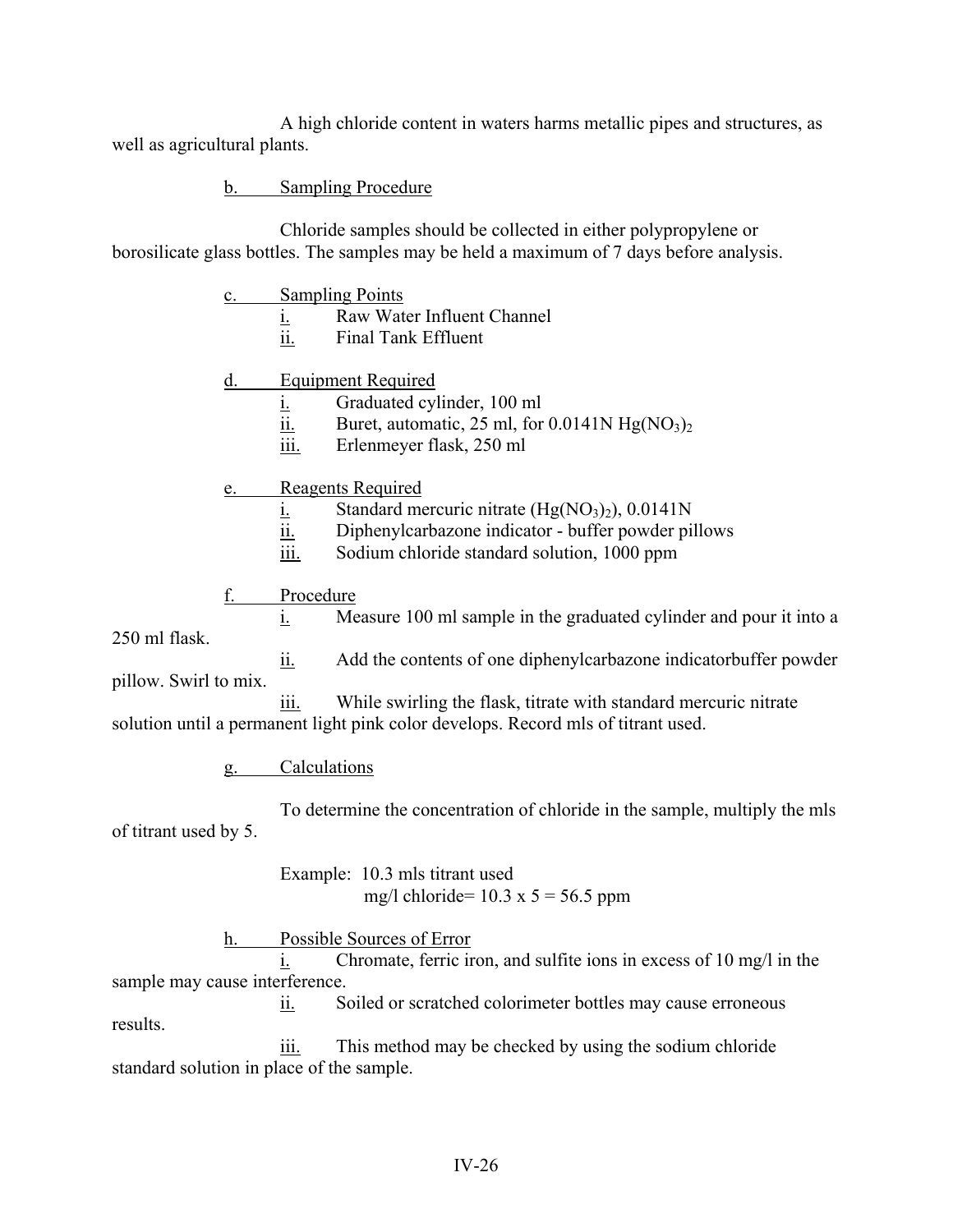#### 12. Sulfates

a. Discussion

Sulfate  $(SO_4=)$  is widely distributed throughout the environment and may be present in natural waters in a wide range of concentrations. Mine drainage wastes are usually high in sulfates. Sulfates are generally stable in the environment and thus are often used as a method of tracing acid mine drainage.

### b. Sampling Procedure

Samples should be collected in clean polyethylene bottles and may be stored up to 7 days at 4°C prior to analysis. (Note: Never collect samples in glass bottles, as sulfates will adhere to glass, causing low sulfate readings.)

- c. Sampling Points
	- i. Raw Water Influent Channel
	- ii. Final Tank Effluent
	- iii. Waste Sludge Well
	- iv. Potable Water Supply
- d. Equipment Required
	- i. Colorimeter
	- ii. Colorimeter bottles
	- iii. Graduated cylinder, 25 ml

### e. Reagents Required

- i. Sulfa Ver powder pillows
- f. Procedure

i. Insert the sulfate meter scale and the 4445 color filter in the colorimeter. ii. Fill a clean colorimeter bottle with distilled water, insert in the light cell, and adjust the light control for a meter reading of zero mg/l (ppm).

iii. If the sample is colored or turbid, filter so that the test solution is clear.

 $iv.$  Measure 25 mls of the sample solution and pour in a second clean colorimeter bottle.

v. Add the contents of one Sulfa Ver powder pillow to the sample colorimeter bottle. Allow the powder to lay on the surface of the sample for 30 seconds, and then swirl to mix.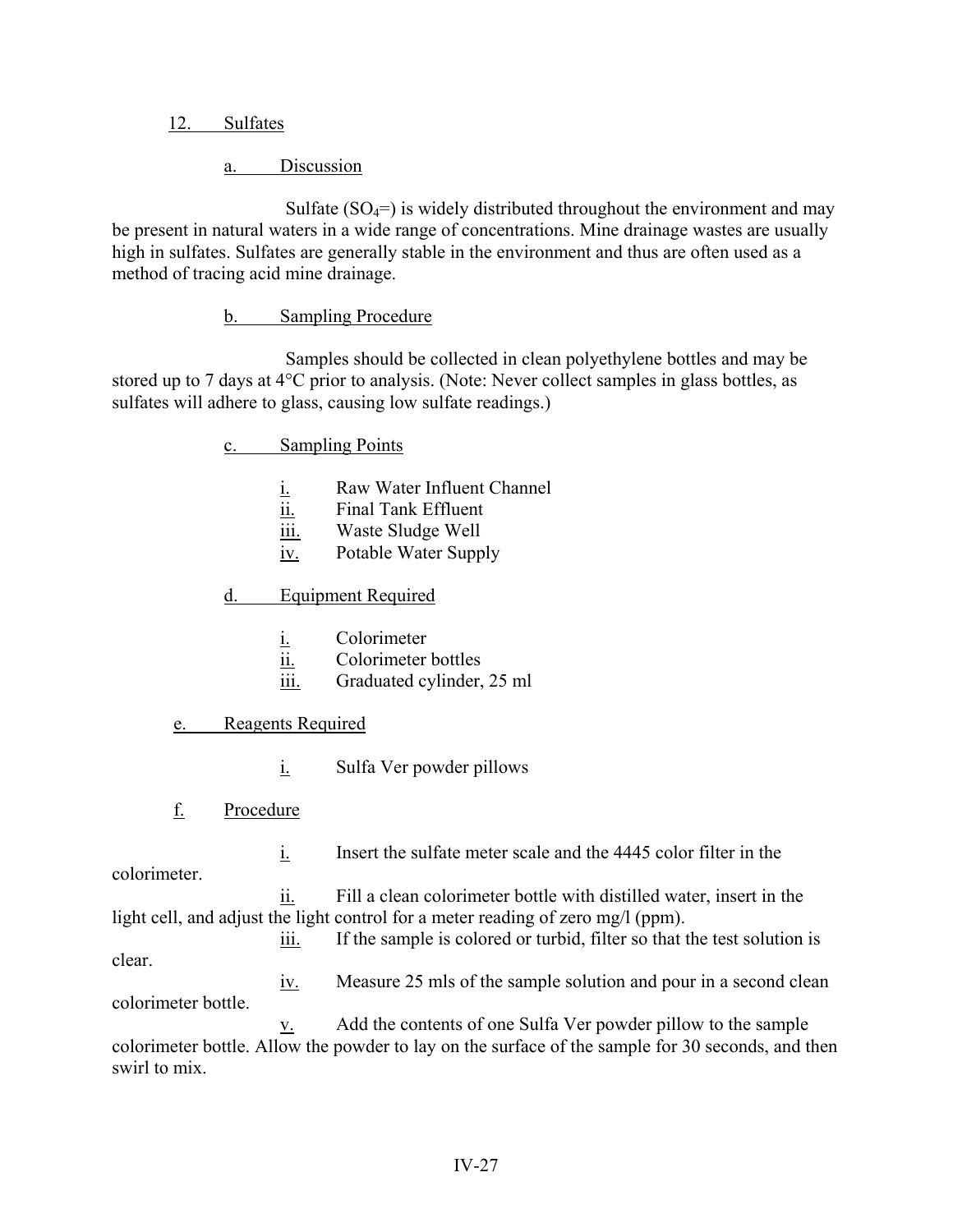vi. Allow sample to sit 5 minutes.

vii. Place the sample in the colorimeter light cell and read the sample sulfate concentration on the scale.

viii. If the meter is off-scale, the determination must be repeated using a diluted sample. Dilutions can be made in the following way:

| <b>DILUTION</b> | <b>MLS. SAMPLE</b> | <b>DILUTED TO</b> | <b>DILUTION</b><br><b>FACTOR</b> |
|-----------------|--------------------|-------------------|----------------------------------|
| 2:1             | 50                 | $100$ mls         |                                  |
| 5:1             | 20                 | $100$ mls         |                                  |
| 10:1            |                    | $100$ mls         | 10                               |

(Note: This method is applicable in the range of 0-300 ppm. A 2:

1 dilution will allow determination of sulfates up to 600 ppm; a 5: 1 dilution up to 1500 ppm; etc.)

- g. Calculations
	- i. Undiluted Samples

None. Sulfate concentration may be read directly from the meter.

ii. Diluted Samples

ppm  $SO_4$ <sup>=</sup> = meter reading x dilution factor

Example: For a 5:1 dilution, the meter reading is 265 ppm  $SO_4$ <sup>=</sup>

265 mg/l x 5 = 1325 mg/l  $SO_4$ = (Meter (dilution reading) factor)

h. Possible Sources of Error

i. Soiled colorimeter bottles will lead to erroneously high readings. It is extremely important that colorimeter bottles used for sulfates determinations be scrubbed thoroughly with soap and a brush, as the precipitate (barium sulfate) formed during the test will coat the bottle interiors with a white film.

ii. Some interferences may result in colored ions present in acid mine drainage. If interferences result, first exchange the sample with cation exchange resin to remove this interference.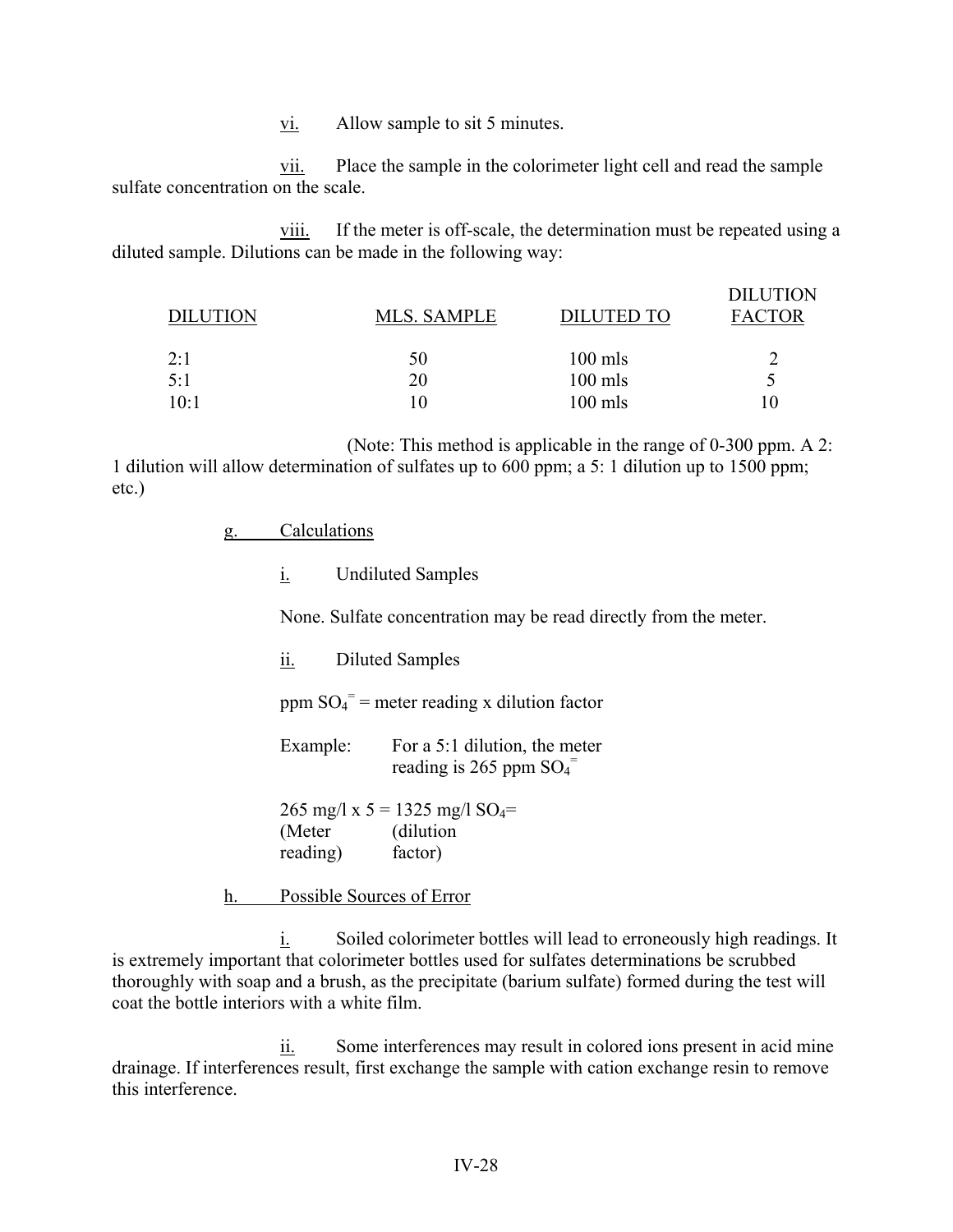#### 13. Aluminum

a. Discussion

Aluminum, like manganese, may be present in natural waters in low concentrations. Significant levels of aluminum, however, may result from water flowing over and through aluminum-bearing strata. Elevated aluminum concentrations are not uncommon in areas of mine-related activity.

### b. Sampling Procedure

Samples should be collected in the same manner as manganese samples. If desired, both the aluminum and manganese determinations can be made on samples from the same bottle. See paragraph 18 page IV-36 for manganese testing discussion.

c. Sampling Points

- i. Raw Water Influent Channel
- ii. Final Tank Effluent
- d. Equipment Required
	- i. Colorimeter or Spectrophotometer
	- ii. Colorimeter bottles
	- iii. Graduated cylinder, 50 ml
	- iv. Erlenmeyer flask, 250 ml

### e. Reagents Required

- i. Nitric acid, concentrated
- ii. Alu Ver power pillows
- iii. Bleaching powder pillows
- iv. Distilled water
- v. Aluminum standard solution, 1 ppm
- vi. Sodium hydroxide solution, 1 normal
- f. Procedure

i. Measure 50 ml sample in the graduated cylinder and pour into the Erlenmeyer flask.

 $i$ <u>i</u>. Add the contents of one Alu Ver powder pillow and swirl to dissolve the powder. If aluminum is present, a pink color will develop.

iii. Immediately divide the sample into two 25 ml portions by filling two clean colorimeter bottles.

 $iv.$  To one of the colorimeter bottles, add the contents of the Bleaching powder pillow. Swirl the bottle to dissolve the powder. This solution should be light orange.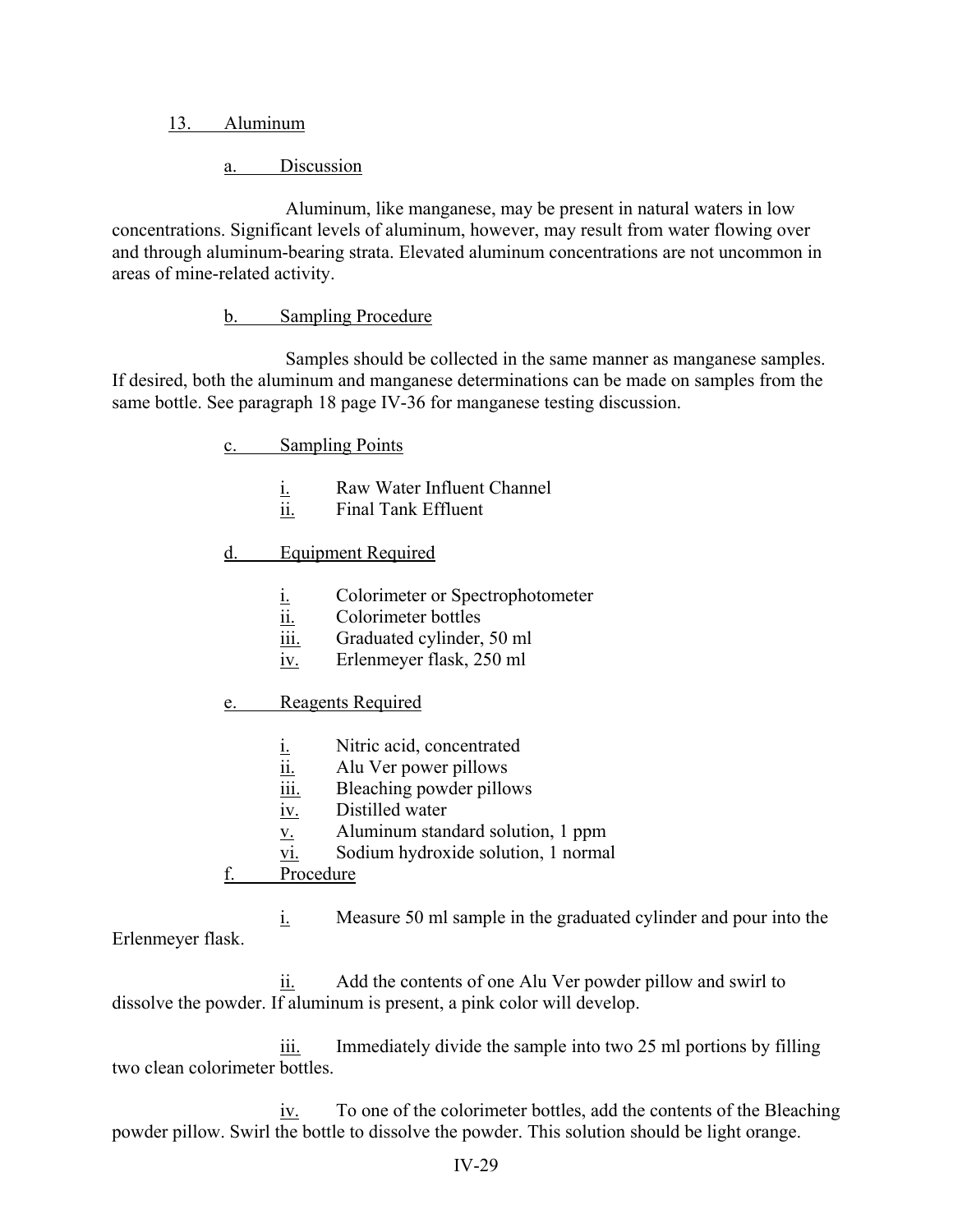$\underline{v}$ . Allow 30 minutes for color development.

vi. Insert the colorimeter bottle containing the bleaching powder in the colorimeter light cell. Insert the Aluminum (Alu Ver Powder Method) meter scale in the meter and use the 4445 color filter.

vii. Adjust the light control for a meter reading of 0 mg/l (ppm).

viii. Place the other colorimeter bottle (sample without bleaching powder) in the light cell and read the mg/l aluminum in the sample.

ix. If the meter is off-scale, repeat the analysis using a diluted sample.

g. Calculations

i. Undiluted Samples

No calculation is necessary. Aluminum concentration in mg/l may be read directly from the meter scale.

ii. Diluted Samples

Multiply the meter scale reading by the appropriate dilution factor to obtain the final mg/l aluminum.

h. Possible Sources of Error i. This method is subject to a slight interference from iron. Approximately 10 mg/l iron, regardless of form, will give the equivalent of 1 mg/l aluminum.

ii. The Alu Ver reagent used in this test will deposit on the colorimeter bottle surfaces and may contain some of the bleaching material which could interfere with subsequent aluminum tests. To prevent this problem, the colorimeter bottles should be cleaned with a brush and a solution of soduim hydroxide (30-40 grams/liter; CAUTION: This solution is caustic).

iii. Otherwise soiled or scratched colorimeter bottles will result in erroneous determinations.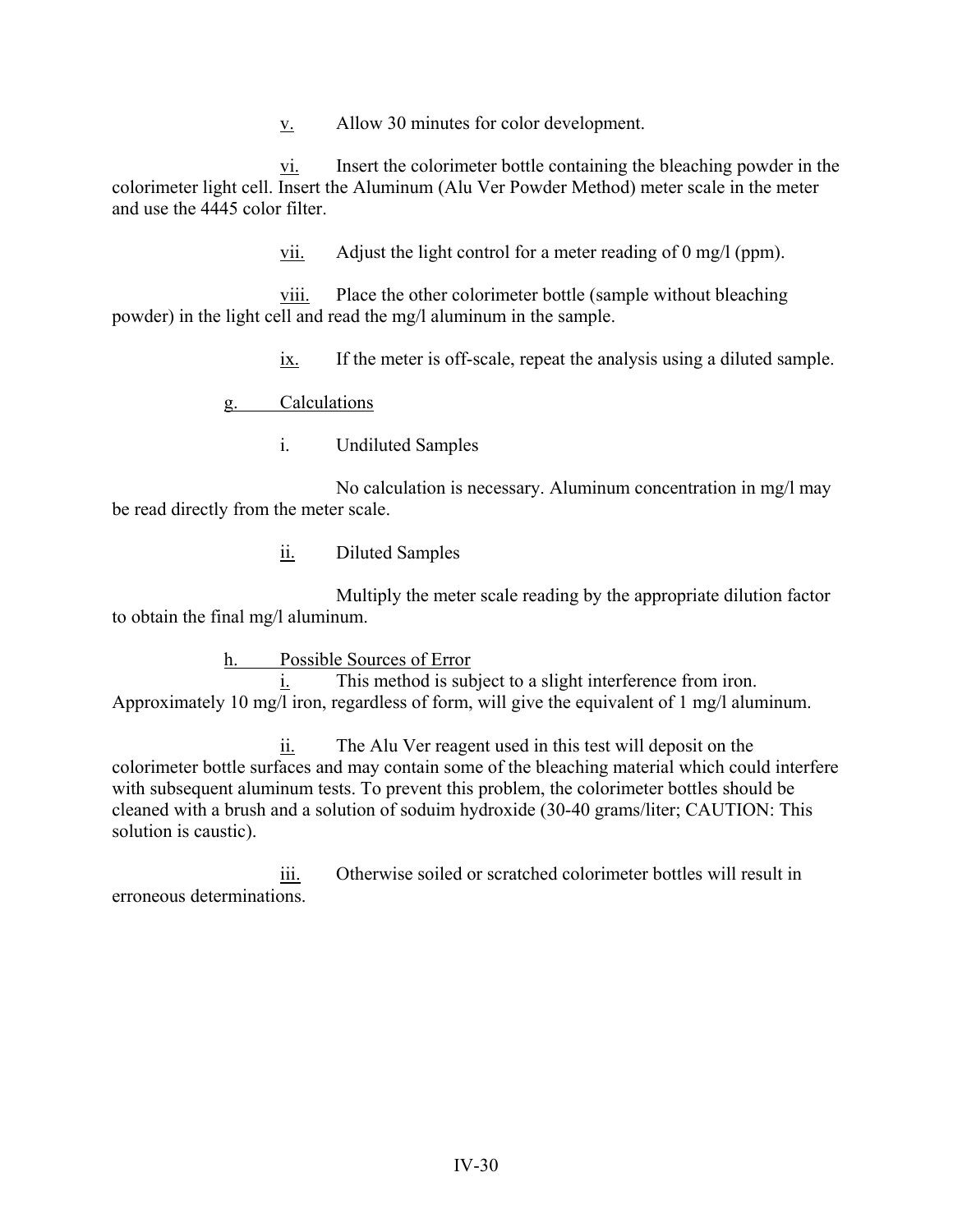#### 14. Iron-Total And Dissolved

#### a. Discussion

Iron found in natural ground and surface waters generally does not exceed 1 mg/l. In some cases, however, some ground waters and acid surface draining waters, particularly acid mine drainage from coal mines and coal refuse areas, contain considerably more iron. Iron is not desirable in drinking waters as it may cause staining of laundry and porcelain and may impart a bittersweet astrigent taste to the water. Elevated iron concentrations are also undersirable in surface waters because of the detrimental effects to the aesthetics of these waters. Iron may be both dissolved and suspended. Laboratory procedures are the same for both, but sample collection methods differ.

- b. Sampling Procedure
	- i. Total Iron

"Fix" a polypropylene bottle with concentrated hydrochloric or nitric acid  $(2.5 \text{ ml HNO<sub>3</sub>/500 ml bottle})$ . Collect the sample without rinsing the bottle.

ii. Dissolved Iron

"Fix" a polypropylene bottle with  $HNO<sub>3</sub>$  or HCl as directed above. Using a polypropylene funnel and Whatman No. 2 filter paper, filter the sample into the bottle. Acid-fixed samples are stable for six months. CAUTION: Both hydrochloric and nitric acid are extremely corrosive and may cause serious chemical burns. When collecting the sample, take care not to splash the acid on skin or clothing. In case of contact, flush immediately with water and, if necessary, seek medical attention. Hydrochloric and nitric acid will also fume when it comes in contact with the sample. Avoid inhaling these fumes, as they may injure the respiratory tract.)

- c. Sampling Points
	- i. Raw Water Influent Channel
	- ii. Final Tank Effluent
	- iii. Waste Sludge Well
	- iv. Potable Water Supply
- d. Equipment Required
	- i. Funnel
	- ii. Whatman No. 2 filter paper
	- iii. Colorimeter or Spectrophotometer
	- iv. Colorimeter bottles
	- v. Graduated cylinder, 25 ml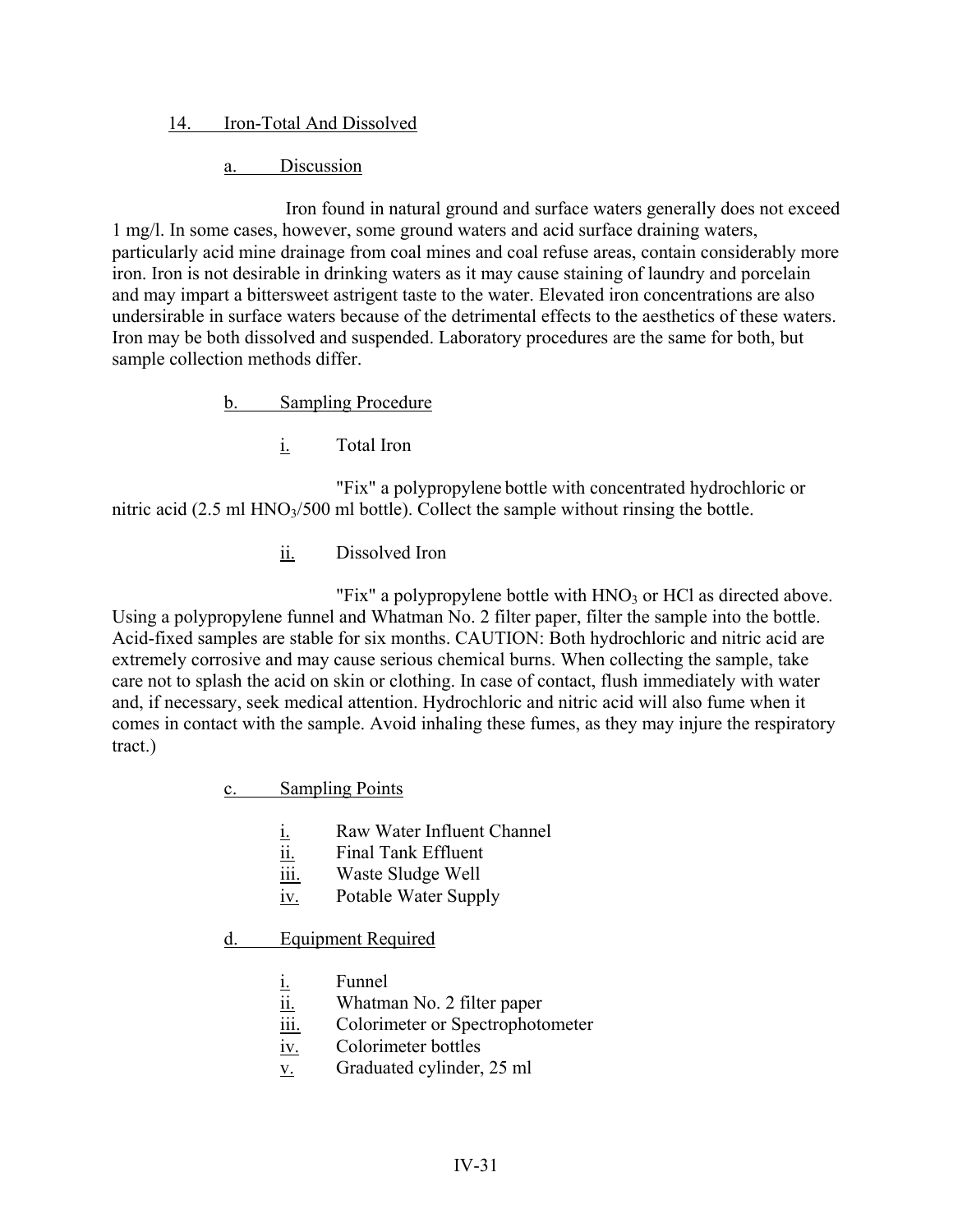e. Reagents Required

i. Nitric acid, (concentrated) or Hydrochloric Acid.

ii. Ferro Ver powder pillows

f. Procedure (for both total and dissolved iron)

i. Fill a clean colorimeter bottle with distilled water and place it in the colorimeter light cell.

ii. Insert the Iron (Ferro Ver Method) meter scale in the meter and use the 4445 color filter, or suggested wavelength setting.

iii. Adjust the light control for a reading of 0 mg/l (ppm).

iv. Fill the graduated cylinder with 25 ml sample and pour into a clean colorimeter bottle.

 $\underline{v}$ . Add the contents of one Ferro Ver powder pillow to the sample and swirl to mix. Let the sample stand for at least 2 minutes but no longer than 10 minutes).

vi. Place the sample in the light cell and read the mg/l iron. This method is accurate for the range of 0-3 mg/l iron. If the sample iron concentration is above 3 mg/l, repeat the test using a diluted sample diluted in the following way: DILUTION

| <b>DILUTION</b> | <b>MLS. SAMPLE</b> | <b>DILUTED TO</b> | <b>DILUTION</b><br><b>FACTOR</b> |
|-----------------|--------------------|-------------------|----------------------------------|
| 50:1            | 50                 | $100$ mls         |                                  |
| 20:1            | 20                 | $100$ mls         |                                  |
| 10:1            | 10                 | $100$ mls         | 10                               |

g. Calculations

i. Undiluted Samples

No calculation is necessary for undiluted sample. Concentration may be read directly from the meter scale.

ii. Diluted Samples

For diluted samples, multiply the meter scale value by the appropriate dilution factor for the final concentration.

h. Possible Sources of Error

 $i$ . Soiled or scratched colorimeter bottles may lead to erroneously high results.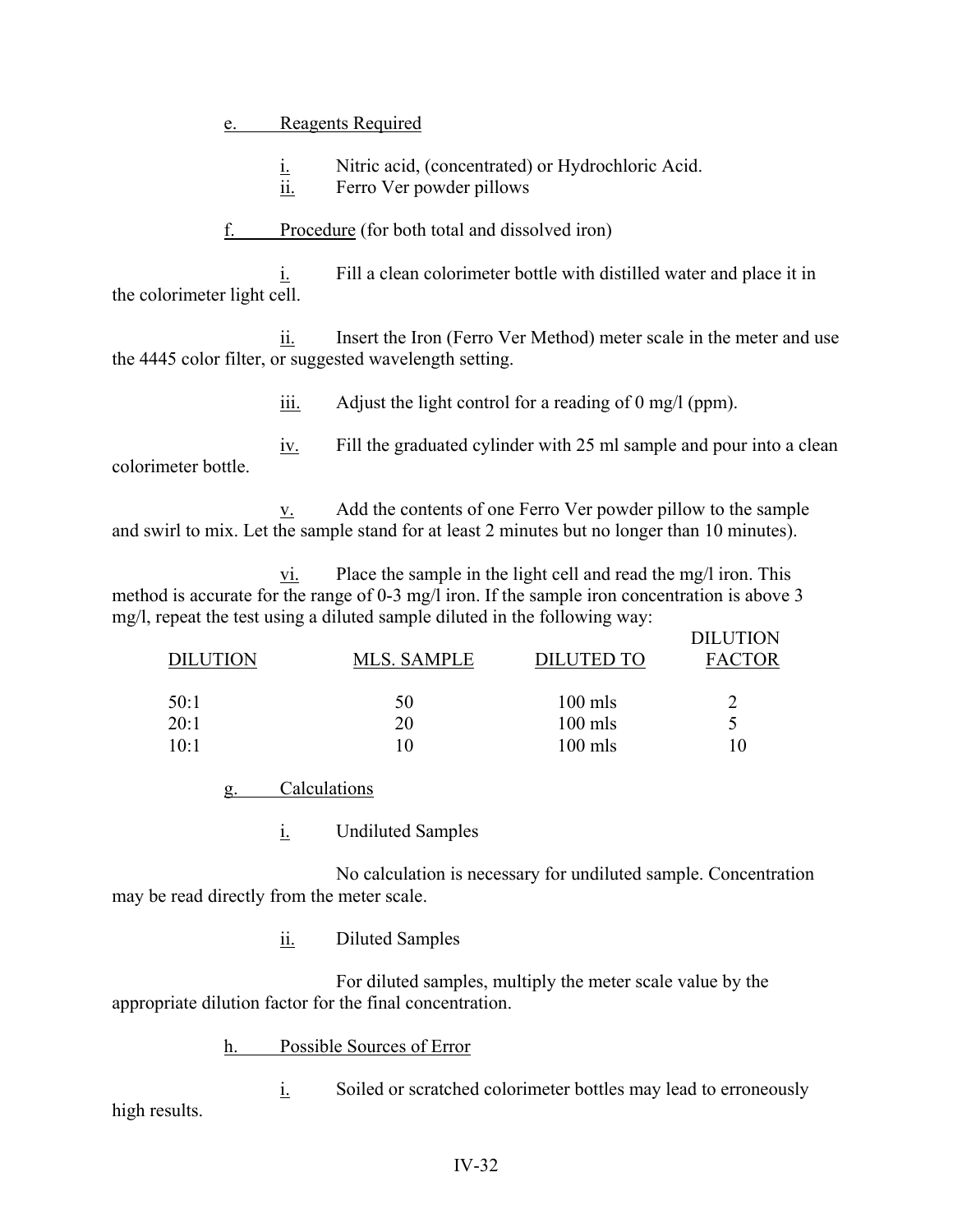#### 15. Iron - Ferrous

a. Discussion

Sometimes iron is present, particularly in some ground waters and acid waters, in the unoxidized state. This form of iron is referred to as ferrous iron. The ferrous iron determination does not register ferric (or oxidized) iron.

#### b. Sampling Procedure

Collect ferrous iron samples in polypropylene bottles fixed with concentrated hydrochloric or nitric acid  $(2.5 \text{ ml HNO}_3 \text{ in a } 500 \text{ ml bottle})$ . Return samples to the laboratory for immediate analysis, as ferrous iron is very unstable and will oxidize to the ferric state readily.

#### c. Sampling Points

- i. Raw Water Influent Channel
- ii. Final Tank Effluent
- iii. Waste Sludge Well
- iv. Potable Water Supply

### d. Equipment Required

- i. Colorimeter or Spectrophotometer
- ii. Colorimeter bottles
- iii. Graduated cylinder, 25 ml.

### e. Reagents Required

- $i.$  Ferrous iron powder pillows
- ii. Nitric acid or Hydrochloric Acid
- iii. Distilled Water

### f. Procedure

i. Fill a clean colorimeter bottle with distilled water and place it in the colorimeter light cell.

 $i$  Insert the Iron (Ferro Ver Method) Meter Scale and use the 4445 color filter, or wavelength setting.

 $\frac{\text{iii.}}{\text{iii.}}$  Adjust the light control for a reading of 0 mg/l (ppm).

iv. Measure 25 mls of sample in the graduated cylinder and pour into a clean colorimeter bottle.

 $\underline{v}$ . Add the contents of one ferrous iron powder pillow and swirl to mix. Allow 2 minutes for color development.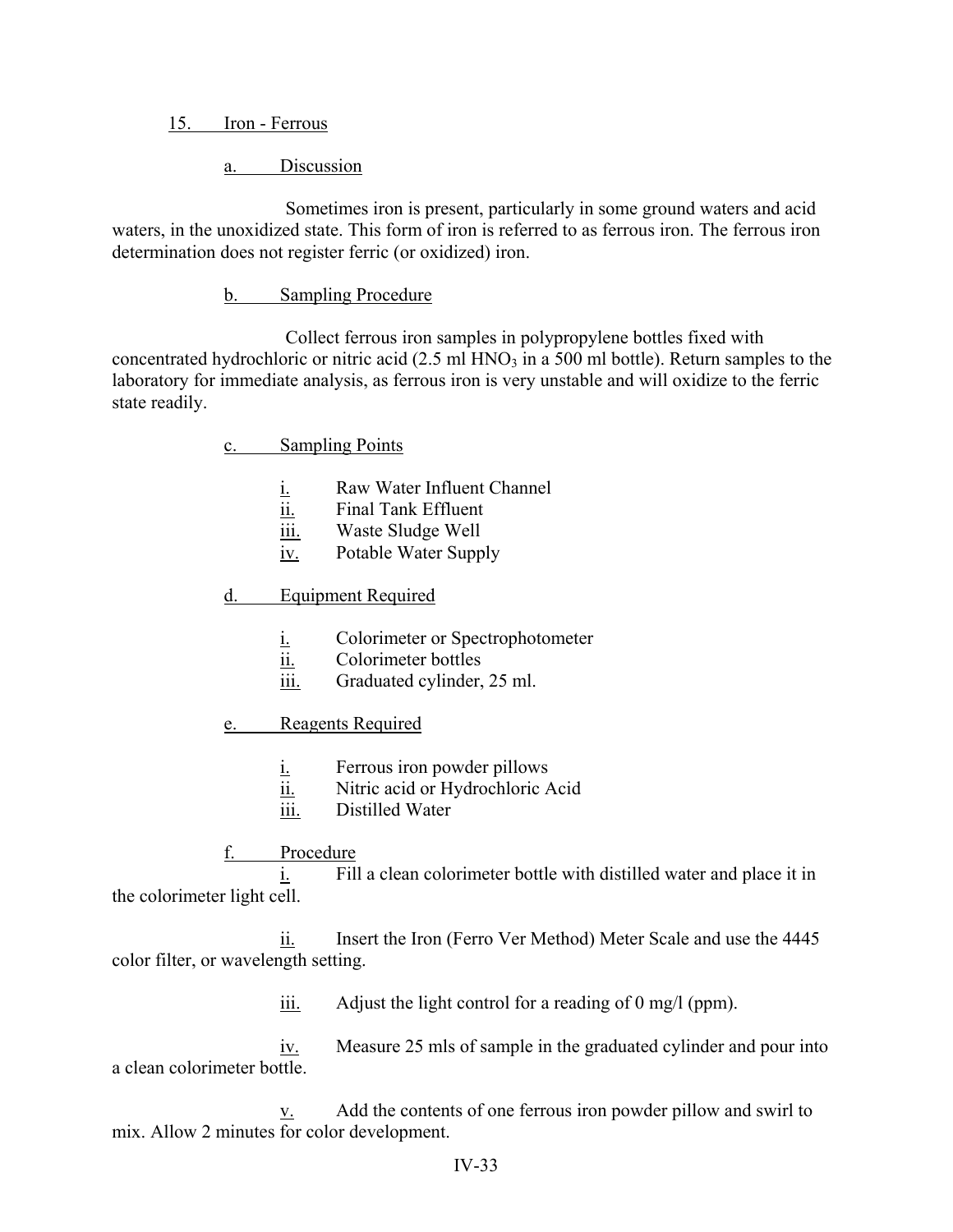vi. Place the sample in the light cell and read mg/l ferrous iron . If the meter is off-scale, repeat the test using a diluted sample

g. Calculations

i. Undiluted Samples

For undiluted samples, no calculation is necessary. Ferrous iron concentration may be read directly from the meter scale.

ii. Diluted Samples

For diluted samples, multiply the meter reading by the appropriate dilution factor to obtain the final ferrous iron concentration.

h. Possible Sources of Error

i. Soiled or scratched colorimeter bottles will cause erroneously high results.

ii. Time delays between sample collection and analysis may lead to erroneously low results.

16. Iron - Ferric

To determine ferric iron concentration, subtract the ferrous iron concentration from the total iron concentration.

Example:

| <b>Total Iron</b> | $3.2 \text{ mg}/1$ |
|-------------------|--------------------|
| -Ferrous Iron     | $-1.6$ mg/l        |
| Ferric Iron       | $1.6$ mg/l         |

17. Manganese

a. Discussion

Manganese is commonly found in low levels in many ground and surface waters. Manganese may exceed natural levels, however, if water flows through or over disturbed strata containing manganous materials. Elevated manganese concentrations are quite common is waters generated by mining activity.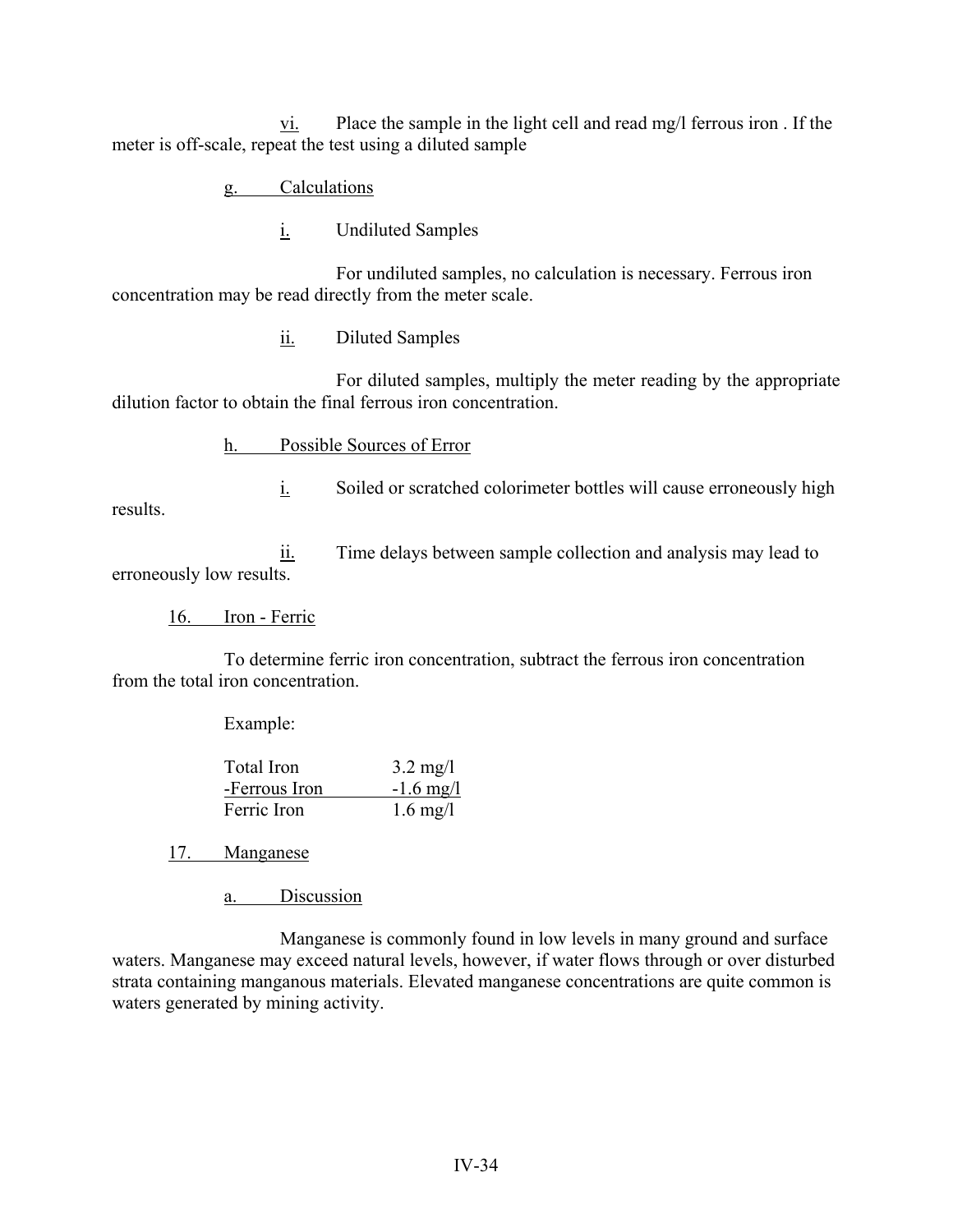#### b. Sampling Procedure

Samples should be collected in polypropylene bottles which have been fixed with concentrated nitric acid  $(2.5 \text{ ml HNO}_3/500 \text{ ml} )$  bottle). Manganese samples preserved in this manner are stable for six months.

- c. Sampling Points
	- i. Raw Water Influent Channel
	- ii. Final Tank Effluent
- d. Equipment Required
	- i. Colorimeter
		- ii. Colorimeter bottles
		- iii. Graduated cylinder, 25 ml
		- iv. Erlenmeyer flask, 250 ml
		- v. Hot plate
- e. Reagents Required
	- i. Nitric acid, concentrated
	- ii. Manganese II powder pillows
	- iii. Distilled water
	- iv. Manganese standard solution, 5 ppm

#### f. Procedure

 $i$ . Measure 25 ml of sample in the graduated cylinder and pour into the Erlenmeyer flask.

 $i$ <u>i</u>. Add the contents of one Manganese II powder pillow to the flask.

 $\frac{\text{iii}}{\text{iii}}$  Place the flask on the hot plate and bring the solution to a gentle boil. Allow the sample to boil for 30 seconds.

 $iv.$  Remove the flask from the hot plate and allow it to cool in air for at least 5 minutes.

v. While the sample solution is cooling, fill a clean colorimeter bottle with distilled water and place it in the colorimeter light cell. Insert the Manganese (Persulfate, Periodate, and Silver Peroxide Methods) meter scale in the meter and use the 4445 color filter.

vi. Adjust the light control for a meter reading of 0 mg/l (ppm).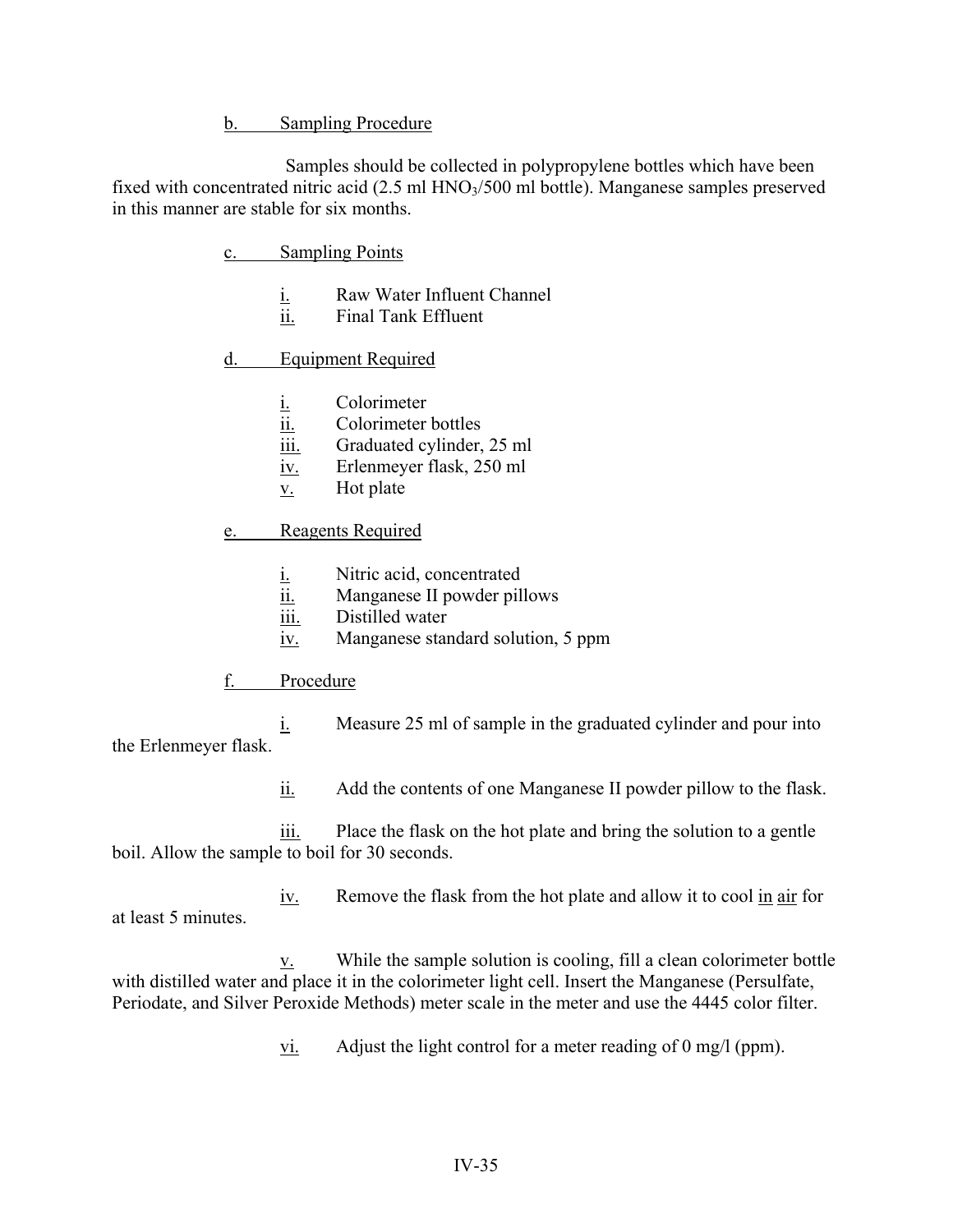vii. After the sample solution has air-cooled at least 5 minutes, return it to the graduated cylinder. If the volume is less than 25 ml, add distilled water to return the volume to 25 ml. Pour the solution into a clean colorimeter bottle.

viii. Place the sample colorimeter bottle in the light cell and read the mg/l manganese. (This method has a range of 0.2 to 10 mg/l manganese.)

## g. Calculations

No calculation is necessary, as the concentration of manganese in the sample may be read directly from the meter scale.

## h. Possible Sources of Error

i. It is necessary to boil the sample for 30 seconds and then allow it to cool in air for a full 5 minutes to obtain full color development. Failure to boil for 30 seconds and/or cooling more quickly will result in incomplete color development and low test results. To check on this technique, a standard test may be completed by testing the 5ppm manganese standard solution.

ii. Soiled or scratched colorimeter bottles may lead to errors.

# 18. Chlorine - Total Available

a. Discussion

Total available chlorine is the chlorine remaining at the end of a specified contact period. This analysis is used to determine if desired chlorination (disinfection) objectives are being met. Total available chlorine is reported in mg/l.

b. Sampling Procedure

Because chlorine in aqueous solution is not stable, determinations should be made on-site. If this is not practical, samples may be collected in polypropylene or amber glass bottles and returned to the laboratory for immediate analysis. A sample holding period of not more than 10 minutes is suggested. Care should be taken to avoid exposure of the sample to heat, sunlight, strong artificial light, and excessive agitation, as this will cause rapid deterioration of chlorine.

c. Sampling Points

i. Final Tank (Effluent from Domestic Sewage Treatment Plant)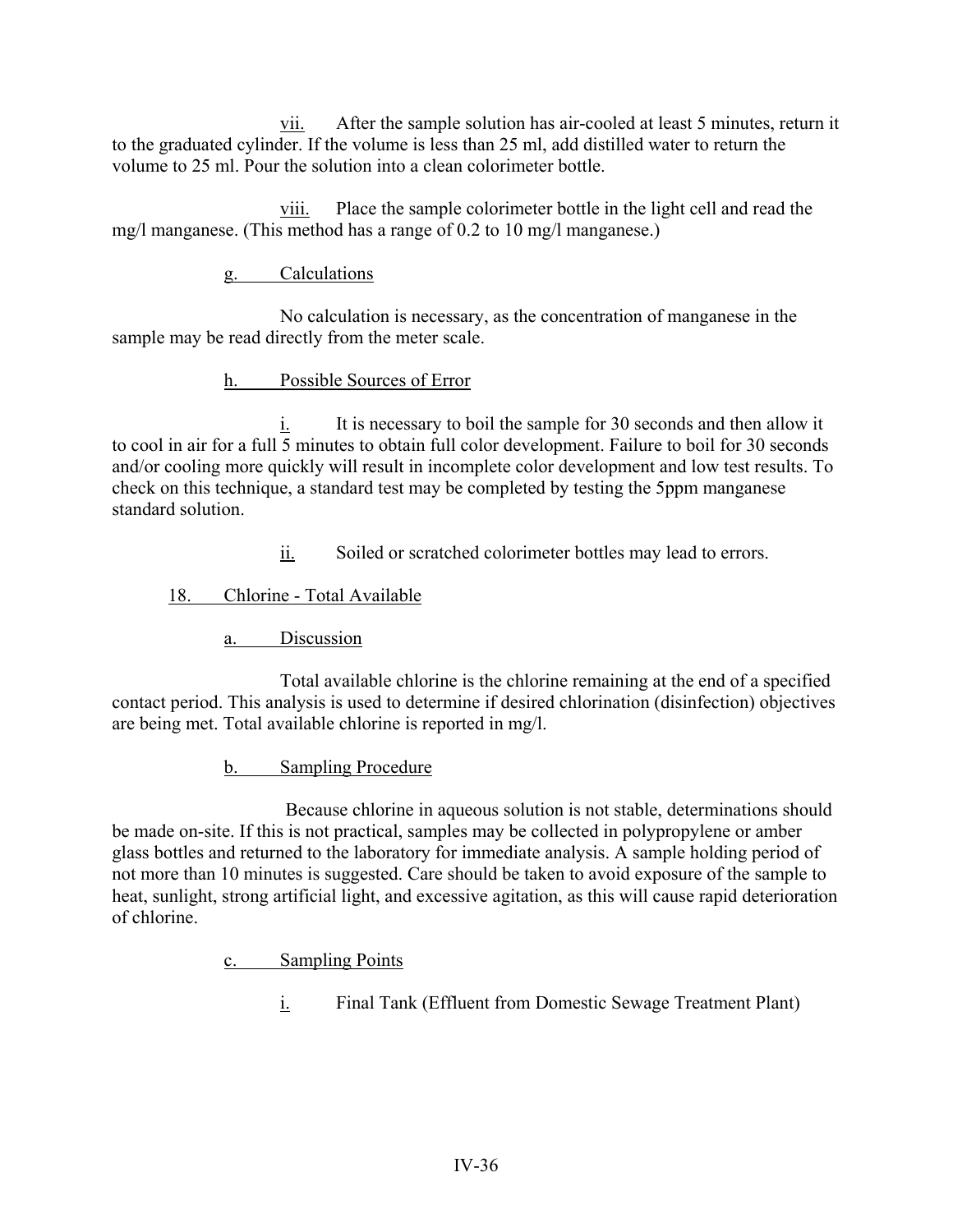d. Equipment Required

i. Colorimeter

ii. Colorimeter bottles

iii. Pipet, 1 ml

iv. Graduated cylinder, 25 ml

e. Reagents Required i. O - Toli Ver solution

f. Procedure Add 1 ml O-Toli Ver solution to a clean, empty colorimeter bottle.

 $i$ <u>i</u>. Measure 25 ml of sample in the graduated cylinder and pour into the bottle containing O-Toli Ver. Swirl to mix. If chlorine is present, a yellow color will develop.

iii. If the temperature of the sample is below  $20^{\circ}$ C, bring it to this temperature by holding the colorimeter bottle under a hot water tap, or by some other suitable means.

iv. Allow 1 to 5 minutes for color development.

v. While waiting for color development in the prepared sample, fill a second clean colorimeter bottle with sample and place it in the light cell. Insert the chlorine meter scale and use the 5543 color filter.

- vi. Adjust the light control for a meter reading of 0 mg/l (ppm).
- vii. Place the prepared sample in the light cell and read the mg/l

chlorine.

viii. If the meter reads above 1 mg/l on the meter scale, the test must be repeated as follows:

(a) Measure 20 ml distilled water in the graduated cylinder and pour into a clean colorimeter bottle.

(b) Add 1.0 ml O-Toli Ver solution and swirl to mix.

(c) Pipet 5.0 mls of sample into the colorimeter bottle and swirl to mix.

(d) Continue analysis as in Steps iii thru vii above.

g. Calculations

Undiluted Samples

No calculation is necessary. Total available chlorine (in mg/l) may be read directly from the meter scale.